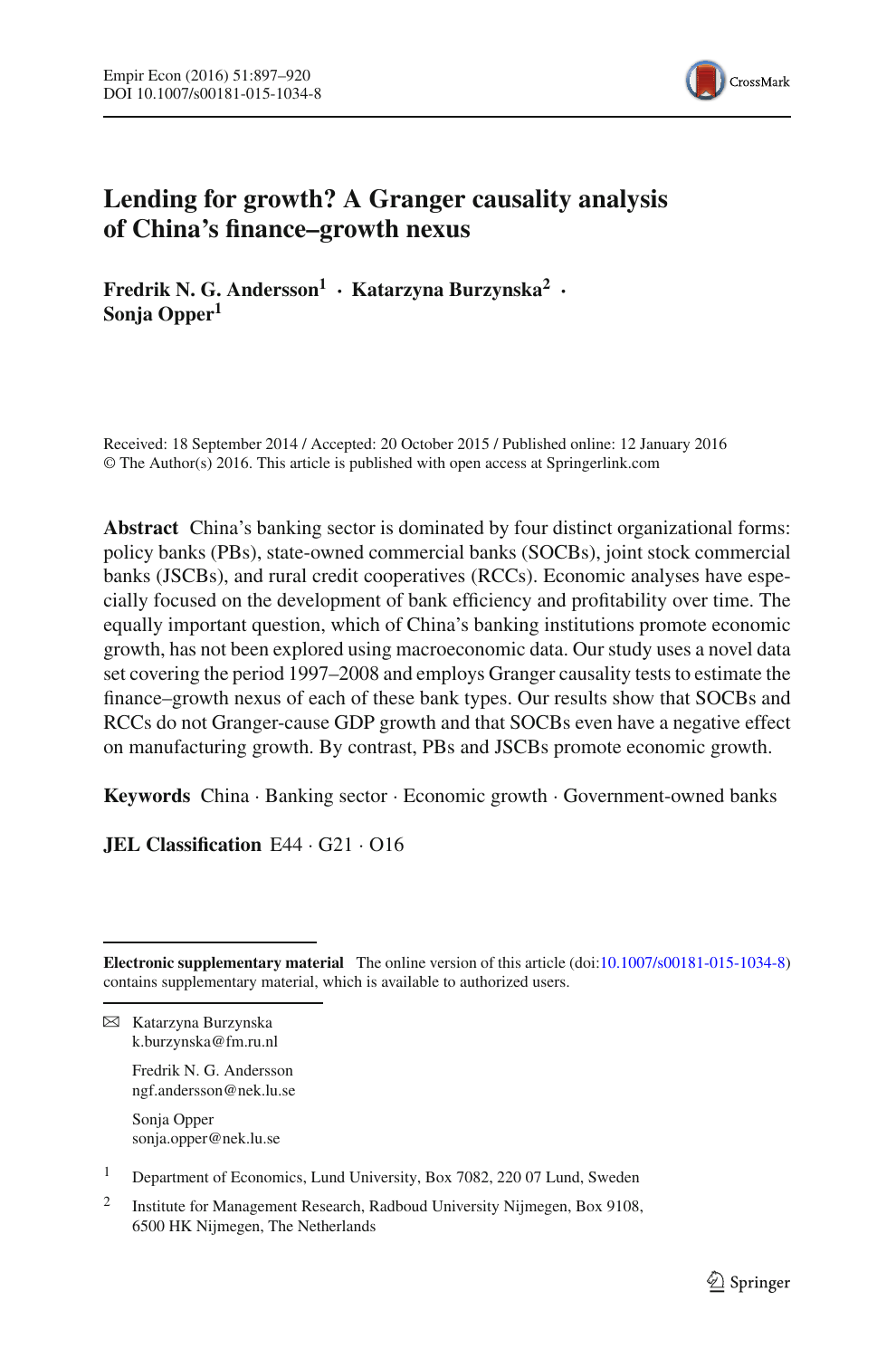## **1 Introduction**

Populist accounts of China's development model often refer to government-sponsored "superbanks" as *the* engine of the country's growth model [\(Sanderson and Forsythe](#page-23-0) [2013\)](#page-23-0). This perspective mirrors theoretical arguments in support of a *developmental role* of government-owned banks as a ready tool politicians can use to channel household savings into productive investment opportunities that would otherwise be missed by private banking institutions [\(Hausmann and Rodrik 2003;](#page-22-0) [Andrianova et al. 2008\)](#page-21-0).<sup>[1](#page-1-0)</sup> Specific advantages associated with government-owned banks include an increase in social welfare and economic development [\(Stiglitz 1994](#page-23-1)), employment for the poor [\(Banerjee 2003](#page-21-1); [Burgess and Pande 2005\)](#page-21-2), limited risk taking on the part of bank managers [\(Demirgüc-Kunt and Detragiache 1998](#page-22-1)), and a closer interest alignment with central [banks,](#page-22-2) [allowing](#page-22-2) [for](#page-22-2) [more](#page-22-2) [effective](#page-22-2) [monetary](#page-22-2) [policy](#page-22-2) [interventions](#page-22-2) [\(](#page-22-2)Micco and Panizza [2006;](#page-22-2) [Yeyati et al. 2007\)](#page-23-2).

Notwithstanding, government-owned banks are not without risks. Theoretical and empirical evidence shows that politicians often interfere in lending decisions to pursue political and personal interests instead of economic goals [\(Shleifer and Vishny](#page-23-3) [1998;](#page-23-3) [Shen and Lin 2012\)](#page-23-4), leading to the crowding-out of credit to more productive firms [\(Sapienza 2004\)](#page-23-5). As China's example shows, it is often particularly politically unconnected private firms that lack access to the politically controlled banking system and credit allocation [\(Nee and Opper 2010](#page-22-3), [2012\)](#page-22-4). Historically, the financing of statesponsored pet projects has also contributed to the accumulation of non-performing loans [\(Heremans and Pacces 2012\)](#page-22-5). Tight government regulation and supervision also ope[ns](#page-21-3) [up](#page-21-3) [opportunities](#page-21-3) [for](#page-21-3) [rent-seeking](#page-21-3) [activities,](#page-21-3) [corruption,](#page-21-3) [and](#page-21-3) [elite](#page-21-3) [capture](#page-21-3) [\(](#page-21-3)Barth et al. [2004](#page-21-3); [Morck et al. 2011](#page-22-6)).<sup>[2](#page-1-1)</sup> These problems are reinforced by standard problems of corporate governance and soft budget constraints, which are commonly observed for state-own[ed](#page-22-7) [firms](#page-22-7) [in](#page-22-7) [manufacturing](#page-22-7) [and](#page-22-7) [service](#page-22-7) [sectors](#page-22-7) [\(Shleifer 1998](#page-23-6)[;](#page-22-7) Dewenter and Malatesta [2001\)](#page-22-7).

Clearly, identifying the nature of the finance–growth nexus of China's governmentdominated banking system is crucial to understand the country's growth model [\(Aziz and Duenwald 2002;](#page-21-4) [Boyreau-Debray 2003](#page-21-5); [Liang and Teng 2006;](#page-22-8) [Hao 2006](#page-22-9); [Rousseau and Xiao 2007](#page-23-7); [Hasan et al. 2009;](#page-22-10) [Cheng and Degryse 2010\)](#page-21-6). Earlier work, however, has largely neglected the organizational heterogeneity of China's banking sector, consisting of an increasingly diversified financial system combining fully stateowned policy banks (PBs) with state-commercial banks with majority state ownership (SOCBs), joint stock banks with minority state shares (JSCBs), and collectively owned rural credit cooperatives (RCCs). Microlevel studies highlight differences in profitability and efficiency among these different banking institutions [\(Ariff and Can 2008](#page-21-7); [Berger et al. 2009](#page-21-8); [Matthews and Zhang 2010](#page-22-11); [Chang et al. 2012](#page-21-9)). We take these findings as our point of departure to explore China's finance–growth nexus by treating each organizational segment of the banking industry as an aggregate measure respon-

<span id="page-1-0"></span><sup>&</sup>lt;sup>1</sup> For example, the state can support sunrise industries and provide financial services in rural and remote areas that are not adequately serviced by private banks [\(Stiglitz 1994;](#page-23-1) [Burgess and Pande 2005](#page-21-2)).

<span id="page-1-1"></span><sup>&</sup>lt;sup>2</sup> In the case of interest rate ceilings, the elite can, for instance, appropriate subsidized credit funds, whereas the poor are pushed into informal markets offering less-attractive lending terms [\(Burgess and Pande 2005](#page-21-2)).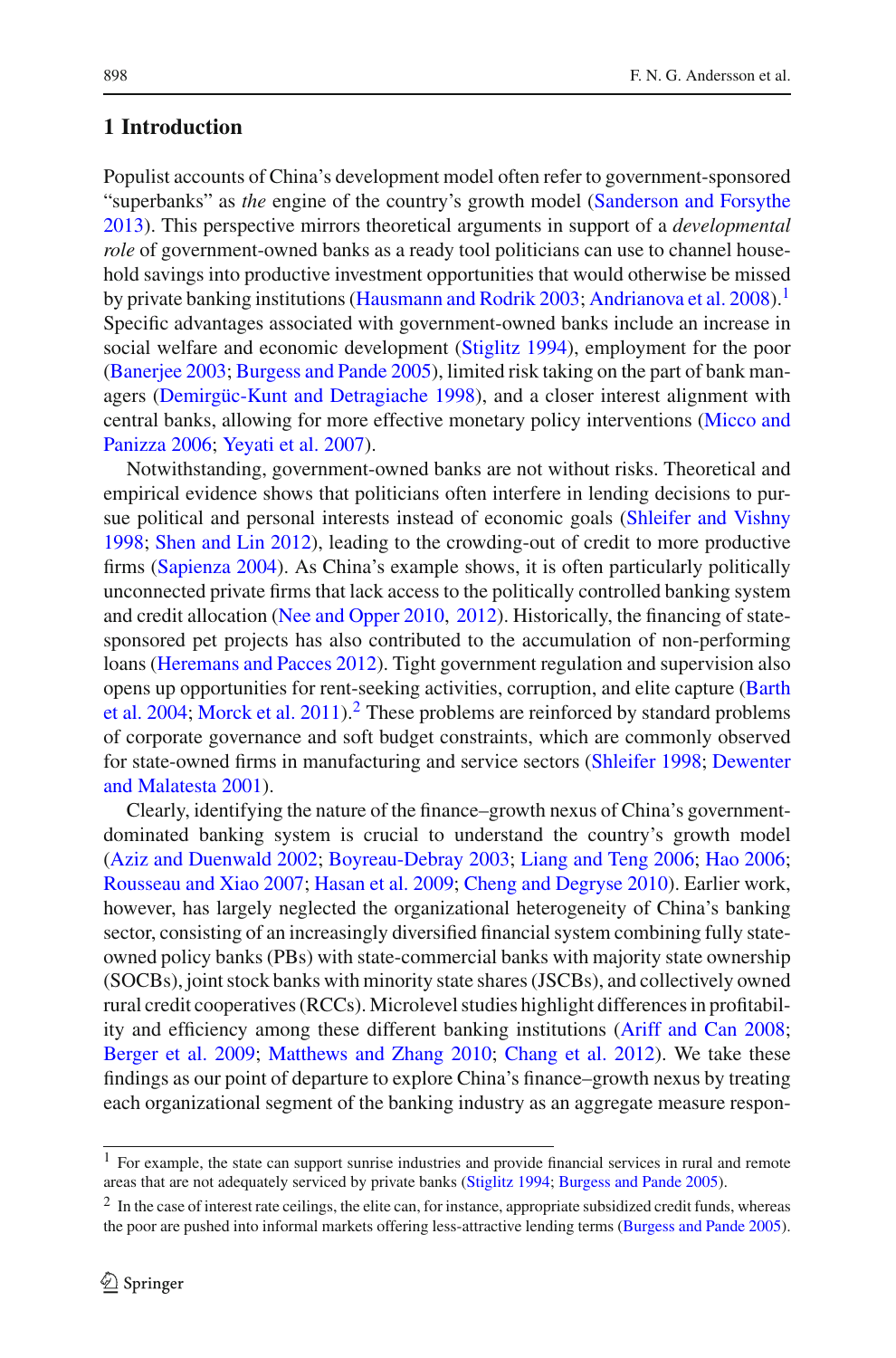sible for one share in China's lending portfolio. Using Granger causality tests and a factor model separating idiosyncratic lending decisions from common shocks, we analyze the growth effects of total, short-term, and long-term loans on a set of different macroeconomic variables for the period from 1997 to 2008.

Our results show that only traditional policy banks and partly state-owned joint stock commercial banks are growth-promoting. Lending by the dominant state-owned commercial banks, which still hold more than  $50\%$  of loans and assets, dampens growth in the short run. Moreover, the lending activities of rural credit cooperatives are negatively related to growth. Overall, our results underline the importance of a more fine-grained approach to the study of the finance and growth nexus of distinct state-controlled banking institutions. Institutional and functional features apparently combine to shape different lending strategies, which do not invite general conclusions.

The remainder of the paper is organized as follows. Section [2](#page-2-0) provides a summary account of China's banking sector. Given the extensive literature on various banking institutions [\(Garcia-Herrero et al. 2006](#page-22-12); [García-Herrero et al. 2009](#page-22-13); [Berger et al.](#page-21-8) [2009;](#page-21-8) [Cousin 2011\)](#page-21-10), here we only briefly sketch the major institutional and functional differences among the four most important banks included in our analysis. Section [3](#page-4-0) describes our data and methodology. Section [4](#page-11-0) moves on to the empirical analysis and a discussion of the observed finance–growth effects, and Section [5](#page-20-0) presents the study's conclusions.

## <span id="page-2-0"></span>**2 Organizational diversity in China's banking sector**

The banking sector is the predominant channel of financing investment in China. Between 1997 and 2005 alone, bank lending grew by 260% in real terms, underscoring the capital-driven development model pursued by Chinese politicians. While the government launched substantial reforms following the dissolution of the monobank system in 1980, gradually leading to the emergence of a highly diversified financial sector (see Table [1\)](#page-3-0), state control, exercised through state and public ownership, remained a prerogative.

Our focus is on the four most important organizational forms in terms of lending shares, which by the end of our observation period in 2008 added up to 85% of the total loans (Almanac of China's Finance and Banking 2009). Fully state-owned *policy banks* (PBs)<sup>3</sup>, instituted in 1994, are in charge of policy lending and focus on large-scale capital construction projects, typically in the range of 0.5–10 billion CNY. *State-owned commercial banks*(SOCBs) have operated as political lenders throughout the entire reform period [\(Cull and Xu 2003\)](#page-22-14). In 2005, the first public offering of an SOCB introduced a period of partial privatization to improve corporate governance mechanisms and internal risk management (see [Cousin 2011;](#page-21-10) [Berger et al. 2009](#page-21-8)), although state-owned majority shares still guarantee continuing political control and

<span id="page-2-1"></span><sup>3</sup> These are the Agricultural Development Bank (ADB); the China Development Bank (CDB), which is primarily responsible for infrastructure projects; and the Export–Import Bank of China (Exim). Each of these banks specializes in developmental goals in line with the state's medium- and long-term economic planning and is organized around distinct economic activities.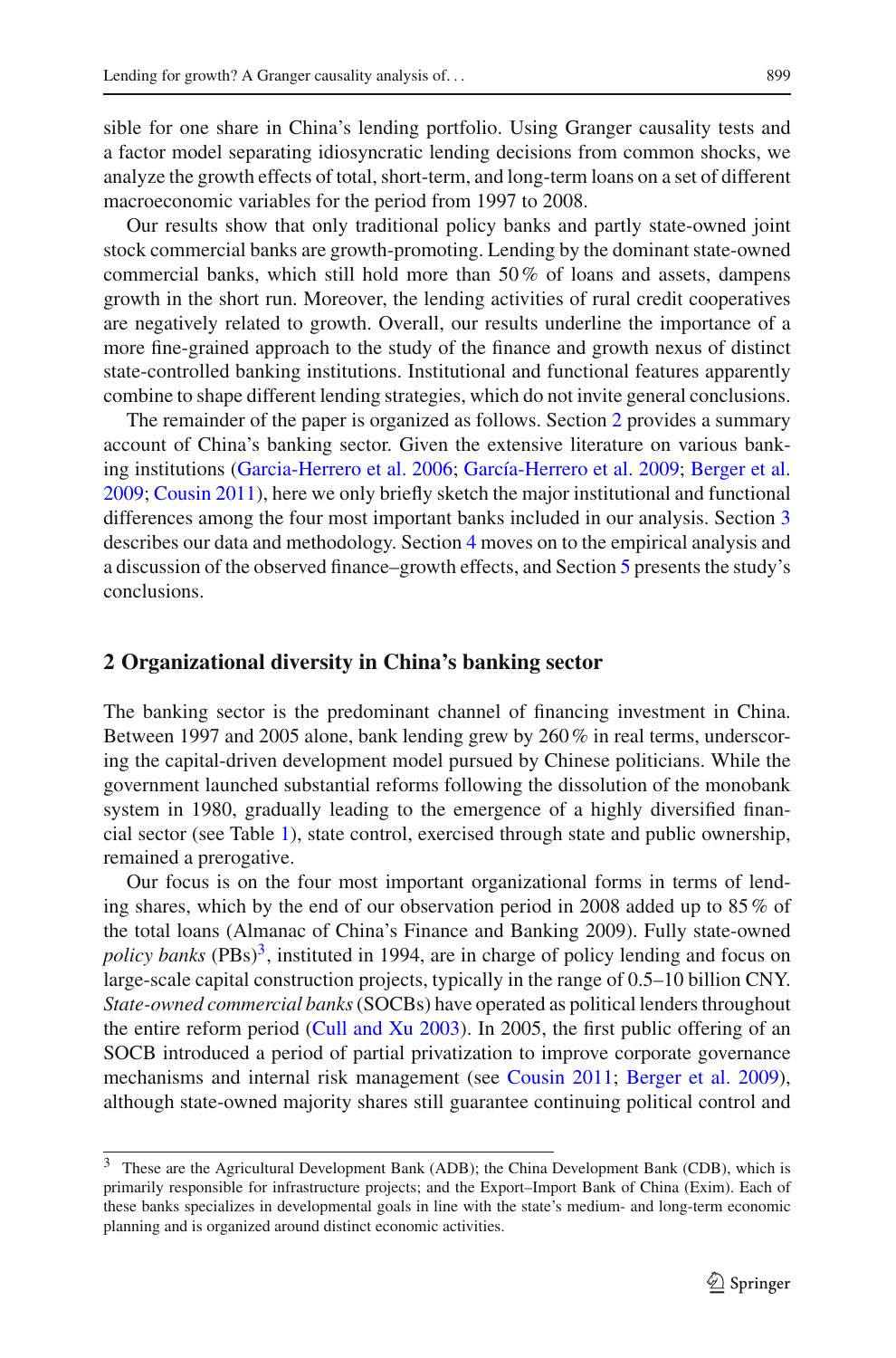| Institutions\year              | 1997 $(\%)$ | 2005(%) | 2008(%) |
|--------------------------------|-------------|---------|---------|
| Policy banks                   | 16.2        | 12.6    | 15.6    |
| State-owned commercial banks   | 59.8        | 49.4    | 43.2    |
| Joint stock commercial banks   | 2.6         | 17.2    | 19.4    |
| Rural credit cooperatives      | 9.8         | 9.6     | 6.0     |
| Urban credit cooperatives      | 2.6         | 0.6     | 0.1     |
| City commercial banks          |             | 5.6     | 7.0     |
| Rural commercial banks         |             | 0.8     | 1.4     |
| Rural cooperative banks        |             | 0.9     | 1.5     |
| Finance companies              | 1.1         | 1.9     | 1.9     |
| Trust and investment companies | 2.6         | 0.8     |         |
| Financial leasing companies    | 0.1         | 0.1     |         |
| Postal savings bank            |             |         | 1.4     |
| Foreign-funded banks           |             | 0.6     | 2.5     |

<span id="page-3-0"></span>**Table 1** Shares in total loans of financial institutions (1997–2008)

*Source*: Own calculations based on China Financial Statistics (2007) and Almanac of China's Finance and Banking (2009)

interference[.4](#page-3-1) *Joint stock commercial banks* (JSCBs) are the youngest organizational type under review here and are—with only few exceptions—characterized by relatively modest state shareholdings between 15 and 25% (see Online Appendix A for detail) and face—unlike SOCBs—substantial bankruptcy and takeover risk [\(Lin and Zhang](#page-22-15) [2009\)](#page-22-15).[5](#page-3-2) Finally,*rural credit cooperatives*(RCCs) are collectively run banks, registered as independent legal persons and designed to support local activities in rural China [\(Garcia-Herrero et al. 2006;](#page-22-12) [Gao 2012](#page-22-16); [Shen et al. 2009\)](#page-23-8). A comparison of the distinct lending strategies shows that all commercial banks favor short-term loans with maturities of up to one year. Such short-term loans are predominantly used to bypass liquidity constraints and finance working capital. Only SOCBs have a substantial proportion of medium-term loans, representing 40.7% of their loan portfolios (see Table [2\)](#page-4-1).

Table [3](#page-4-2) summarizes cross-organizational differences with respect to ownership, political independence, budget constraints, and functional characteristics. Institutionally, JSCBs and RCCs should enjoy stronger profit incentives and greater operational autonomy. Functionally, however, the local market limitations of RCCs may well outweigh these advantages. PBs and SOCBs come closest to the standard model of government-owned banks characterized by limited operational autonomy and intense political interference [\(Shleifer and Vishny 1998\)](#page-23-3). PBs and SOCBs (prior to their public listing in 2005) also enjoy comparatively soft budget constraints, which suggest the existence of standard problems of corporate governance and weaker profit incentives. Nevertheless, the implications for the finance–growth nexus may well differ between both banks given the different types of loans (political versus commercial) granted

<span id="page-3-1"></span><sup>4</sup> At the end of 2011, the state held 57.13% of the total shares of CCB, 67.60% of the shares of BOC, 82.7% of the shares of ABC, and 70.7% of the shares of ICBC (see Annual Bank Reports).

<span id="page-3-2"></span><sup>5</sup> Examples include the 1998 bankruptcy of the Hainan Development Bank (HDB) and the 2004 takeover of the Shenzhen Development Bank by Newbridge Capital, a US investment firm [\(Podpiera 2006](#page-22-17)).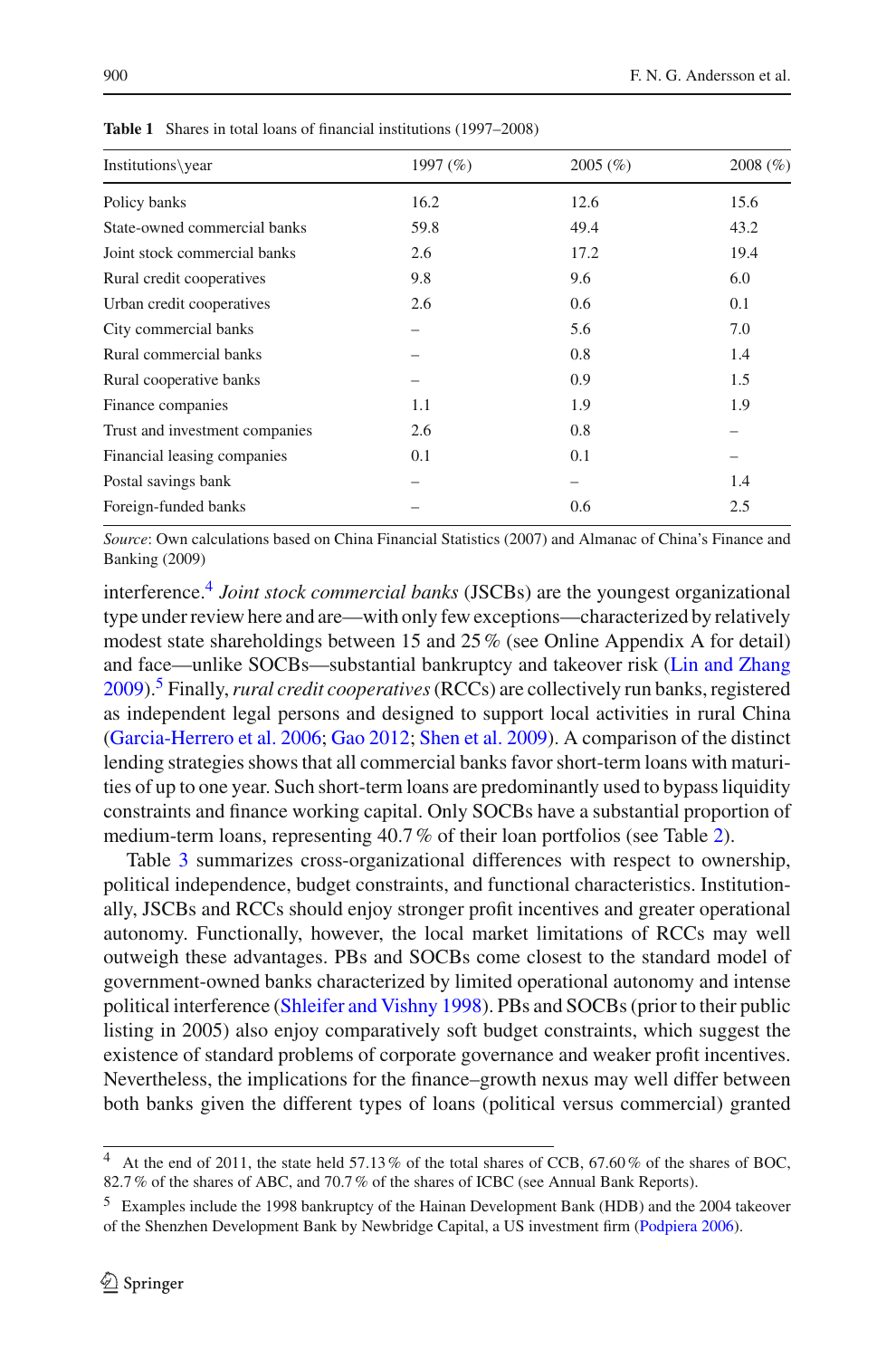|              | Short-term loans | Medium- and<br>long-term loans | Other loans |
|--------------|------------------|--------------------------------|-------------|
| <b>PBs</b>   | 47.0             | 52.8                           | 0.2         |
| <b>SOCBs</b> | 55.3             | 40.7                           | 4.0         |
| <b>JSCBs</b> | 62.6             | 25.1                           | 12.3        |
| <b>RCCs</b>  | 91.2             | 5.8                            | 3.0         |

<span id="page-4-1"></span>**Table 2** Average shares of different types of loans in total loans in percentages (1997–2005)

*Source*: Own calculations based on China Financial Statistics (2007) Other loans include paper financing and total advances

**Table 3** Institutional and functional features of key banking institutions

<span id="page-4-2"></span>

|                                   | <b>PBs</b>                   | <b>SOCBs</b>                                           | <b>JSCBs</b>                                           | <b>RCCs</b>                  |
|-----------------------------------|------------------------------|--------------------------------------------------------|--------------------------------------------------------|------------------------------|
| Institutional characteristics     |                              |                                                        |                                                        |                              |
| Main task                         | Policy lending               | Commercial<br>lending                                  | Commercial<br>lending                                  | Commercial<br>lending        |
| Ownership                         | State                        | <b>State</b>                                           | Mixed                                                  | Collective                   |
| Political independence            | Low                          | Low-medium                                             | High                                                   | Medium                       |
| Budget constraints                | Soft                         | Medium                                                 | Hard                                                   | Hard                         |
| <b>Functional characteristics</b> |                              |                                                        |                                                        |                              |
| Major recipients<br>of loans      | SOEs, government<br>agencies | SOEs, partly<br>privatized joint<br>stock<br>companies | SOEs, partly<br>privatized joint<br>stock<br>companies | TVEs and rural<br>households |
| Loan size                         | $0.5-10$ billion CNY         | 4–7 million CNY                                        | n.a.                                                   | 1–2 thousand<br><b>CNY</b>   |
| Main purpose                      | Capital construction         | Industrial sector                                      | Industrial sector                                      | Agricultural sector          |
| Maturity                          | Medium- and<br>long-term     | Short- and<br>medium-term                              | Short-term                                             | Short-term                   |
| Market                            | National                     | National                                               | National                                               | Local                        |

*Source:* Available from many published sources, e.g., [OECD](#page-22-18) [\(2004\)](#page-22-18), China Financial Statistics (2007), China Banking Regulatory Commission (2009), [Qian et al.](#page-23-9) [\(2011](#page-23-9))

and a different mix of central and local involvement over time. Our working hypothesis is that the organizational, institutional, and functional diversity of state banking is associated with different effects on economic growth. If confirmed, our findings provide the empirical grounds for a more nuanced debate on the growth effect of government-owned banks, not only in China but as a policy instrument in general.

# <span id="page-4-0"></span>**3 Empirical strategy**

## **3.1 Method**

In the finance–growth literature, the causal relationship between bank lending and economic gr[owth](#page-23-10) [is](#page-23-10) [commonly](#page-23-10) [tested](#page-23-10) [using](#page-23-10) [Granger](#page-23-10) [causality](#page-23-10) [tests](#page-23-10) [\(see,](#page-23-10) [e.g.,](#page-23-10) Rousseau and Wachtel [1998;](#page-23-10) [Gries et al. 2009;](#page-22-19) [Rousseau and D'Onofrio 2013\)](#page-23-11). The Granger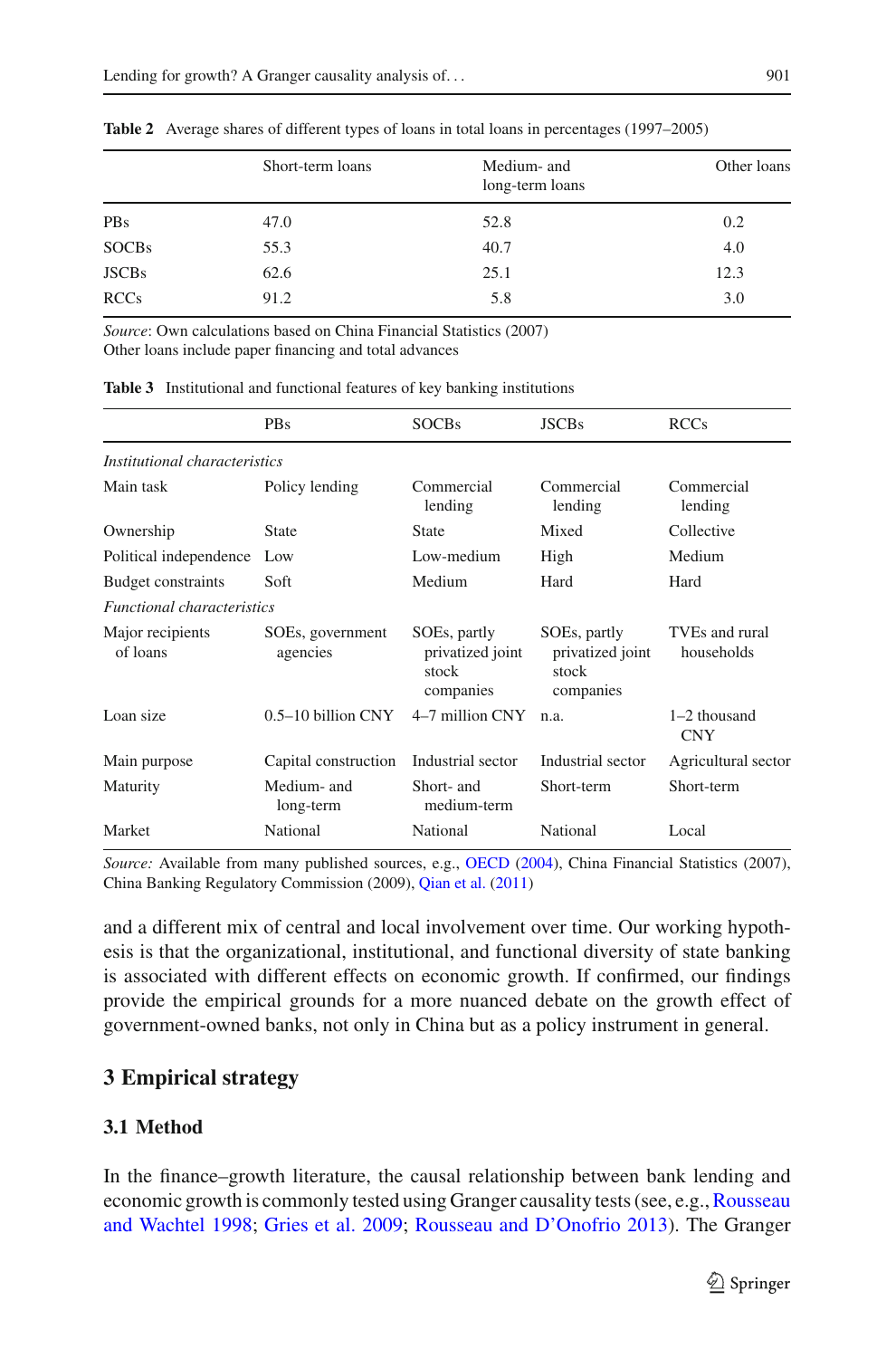causality test is not a causality test in a strict sense because it cannot, in its simplest form, detect instantaneous causality (for a detailed discussion, see, e.g., [Granger 1969](#page-22-20)). The test may also yield spurious results if both variables respond to a common shock and the responses to the shock are staggered. The test, therefore, only reveals causal effects under certain restrictions (see, e.g., [Granger 1969](#page-22-20); [Sims 1972](#page-23-12)).

These restrictions are unlikely to have any substantial effect on the power of the test in this study. Although there is an ongoing debate on the question of whether bank lending influences growth, or vice versa (see, e.g., [Yilmazkuday 2011\)](#page-23-13), there is no strong indication to assume simultaneous lending and growth effects. Time lags between both effects represent the standard behavioral response pattern. Once an investor receives a loan, contracts must be signed and projects need to be initiated. Possible efficiency gains from improved resource allocation are thus likely to occur in future periods. Similarly, assuming causality runs from growth to lending, investors typically respond to increased economic growth with a distinct time lag because companies rarely operate at full capacity and investors want to be certain not to prematurely respond to short-term peaks in demand. Although one can construct cases in which growth and lending can occur simultaneously, these cases do not represent the standard responses of banks and investors. Therefore, despite their weaknesses, Granger causality tests offer an appropriate tool for exploring the finance–growth nexus.<sup>[6](#page-5-0)</sup>

We use two sets of Granger causality tests to explore the causal relationship between lending and growth. One set of tests explores the short-run causal relationship, and the other explores the long-run causal relationship. Differentiating between the short- and long-run Granger causal relationships is important because we do not have information regarding the objective functions state banks and their principals apply. Clearly, the quality and timing of a potential finance–growth nexus depends on the question of whether state banks aim to pursue strategic, long-term goals (which may not result in an immediate response in terms of growth promotion) or respond to social, economic, and political needs with a focus on short-term effects.

The long-run growth causal effects are explored using the [Toda and Yamamoto](#page-23-14) [\(1995\)](#page-23-14) test. This test is an extension of the original Granger causality tests for nonstationary data. The test is based on a similar VAR representation as the original tests but includes additional lags to take into account the time series non-stationarity; the number of additional lags is based on the integration order of the time series. The strength of the test is that it can be applied to non-stationary data while "paying little attention to the integration and cointegration properties of the time series data in hand" [\(Toda and Yamamoto 1995\)](#page-23-14). An alternative to the Toda and Yamamoto test is to use a vector error correction model (VECM). But, in a small sample such as ours, the VAR models offer more reliable results than the VECMs [\(Naka and Tufte 1997](#page-22-21)), and the VAR model in general performs well in explaining relationships between various macroeconomic variables and has been commonly used in studies of the finance–

<span id="page-5-0"></span><sup>6</sup> One way of dealing with the potential simultaneity problem would be to identify an exogenous shock in bank lending that affects only a certain group of banks and exploit such an exogenous shock to implement a difference-in-differences method. Unfortunately, all banking institutions in China considered within the investigation period have responded similarly to changing economic circumstances (as the large share of common component indicates), and this approach is thus infeasible.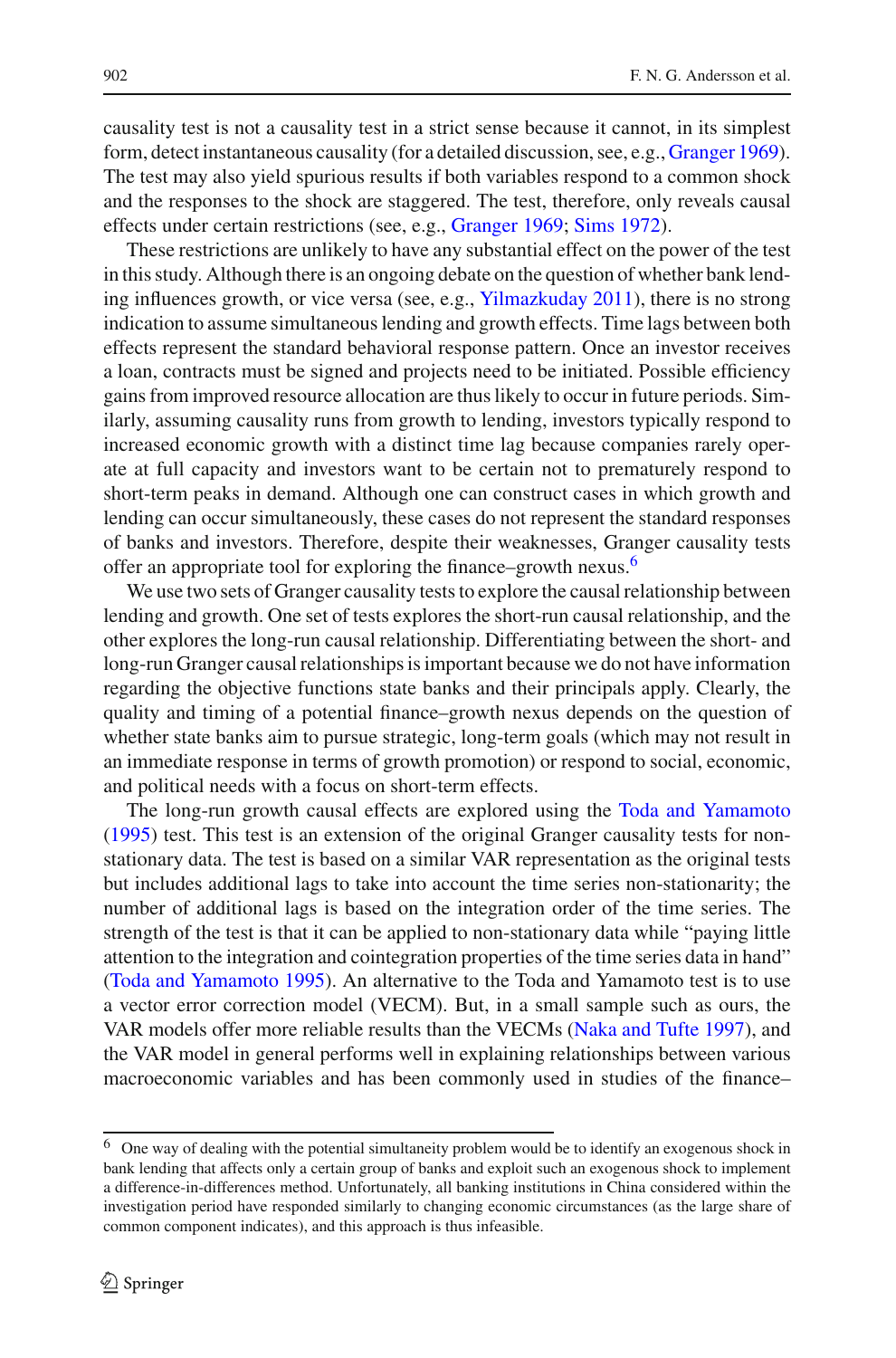growth nexus [\(Demetriades and Hussein 1996](#page-22-22)[;](#page-23-15) [Kamin and Rogers 2000;](#page-22-23) Rousseau and Vuthipadadorn [2005](#page-23-15); [Gündüz and Kaya 2014\)](#page-22-24). As a sensitivity test, however, we also test whether the series are cointegrated using the Johansen cointegration method. Cointegration implies that there is a causal relationship, whereby we can use the cointegration test to confirm the results from the Toda and Yamamoto test. It is important to note that it is not necessary for the series to be cointegrated for there to be a causal relationship [\(Toda and Yamamoto 1995](#page-23-14)). Even if we find no cointegration, a causal relationship may still exist. The results from the Johansen cointegration test are available in Online Appendix B. Overall, the cointegration results confirm the results from the Toda and Yamamoto test.

The short-run causal relationship is explored using first differenced data and the original Granger causality test. Because we have taken the logarithm of all the time series, taking the first difference thus gives us the log-growth rate. The number of lags included in the test regressions is determined using the Bayesian information criterion.<sup>[7](#page-6-0)</sup>

A potential problem with the Granger causality tests is that the tests assume strict exogeneity of the independent variables. State involvement, for example, by monetary policy interventions, or business cycle fluctuations may equally affect bank lending and growth. Such joint shocks can lead to spurious conclusions regarding the causal relationship unless they are controlled for in the test. To control for joint shocks, we decompose the data into an idiosyncratic component and a common factor using a factor model. The common factor is an estimate of the joint shocks, for example business cycles and monetary policy decisions. The idiosyncratic component captures changes in lending that are unique for each bank type and thus represents variations in le[nding](#page-22-25) [caused](#page-22-25) [by](#page-22-25) [the](#page-22-25) [respective](#page-22-25) [bank](#page-22-25) [type's](#page-22-25) [individual](#page-22-25) [lending](#page-22-25) [decisions](#page-22-25) [\(](#page-22-25)Dave et al. [2013\)](#page-22-25). An alternative to the factor model is to control for the common shocks by including additional variables such as macroeconomic and policy variables in the test regressions. This strategy, however, poses the risk of omitting an important variable, and it quickly reduces the number of degrees of freedom. We therefore use the factor model to control for joint shocks.

Our method to control for common shocks can introduce measurement errors, which in turn may affect our Granger causality tests (see, e.g., [Andersson 2005](#page-21-11)). As a sensitivity check, we have therefore also carried out Granger causality tests using the original data. In most cases, the results are the same for the original data and the decomposed data, and confirm our overall conclusion on the effect of ownership on growth promotion. Where differences occur, these are generally explained by joint shocks affecting bank lending. Any potential measurement error introduced by the use of a factor model is therefore likely to be small and unlikely to affect our results. A discussion of how the Granger causality tests are affected by the use of the factor model is offered in Online Appendix B where we also show the results of the causality tests on the original non-decomposed data.

<span id="page-6-0"></span><sup>7</sup> As a robustness check, we also consider Akaike information criteria, but the choice of information criterion does not affect our overall conclusions.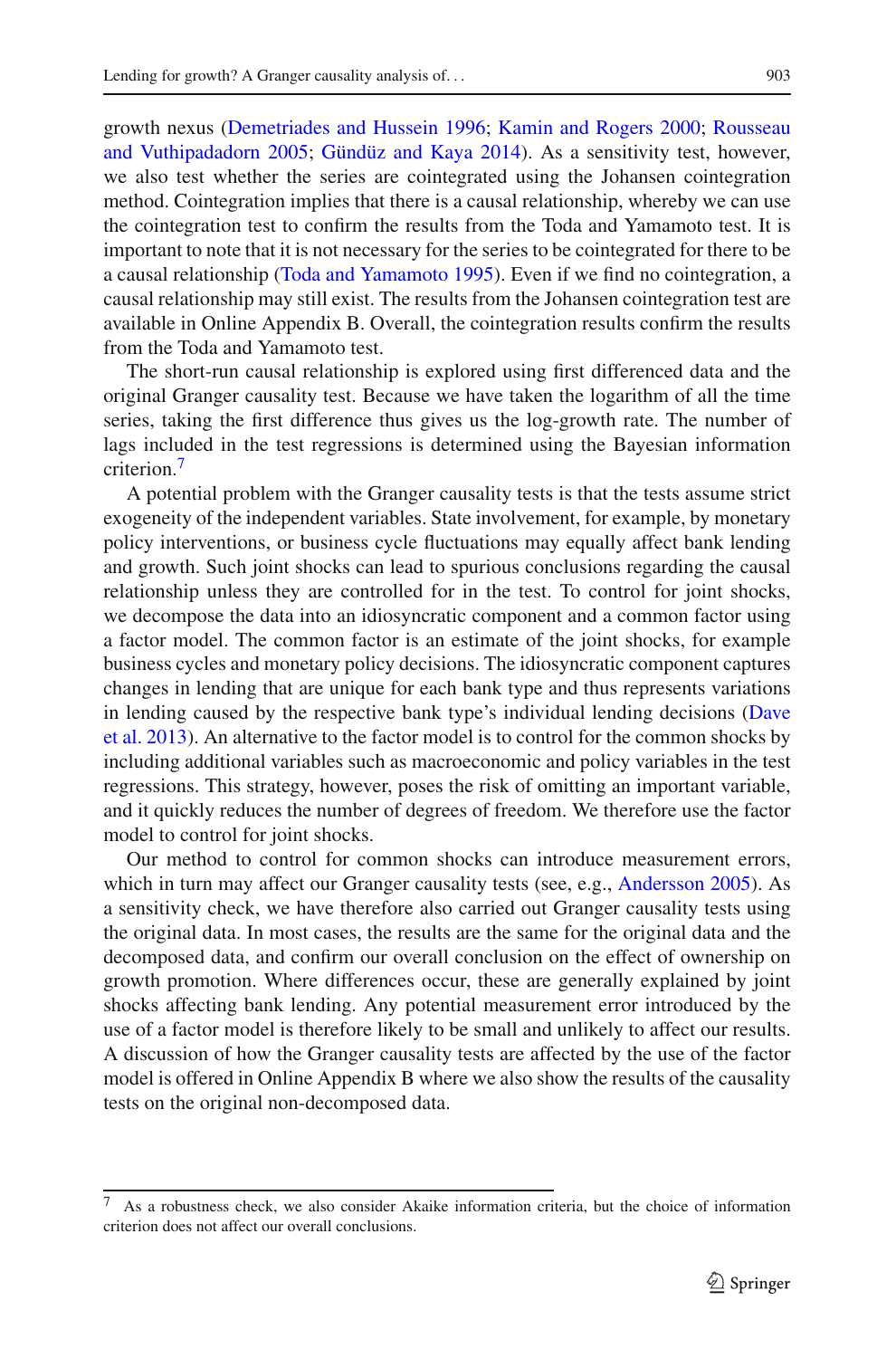Specifically, using the factor model, lending is decomposed as follows:

$$
l_{bmt} = \theta_{bm0} + \theta_{bm1} f_{mt} + z_{bmt}, \qquad (1)
$$

where *b* denotes the bank type, *m* denotes the loan type (total loans, short-term loans, or long-term loans), *f* is the common factor,  $\theta_{bm}$  are the factor loadings, and *z* is the idiosyncratic component. Having estimated the common component  $(f)$  and the loadings, we then estimate the idiosyncratic component  $\hat{z}$  as follows:

$$
\hat{z}_{bmt} = l_{bmt} - \hat{\theta}_{bm0} - \hat{\theta}_{bm1} \hat{f}_{mt}, \qquad (2)
$$

<span id="page-7-0"></span>where  $\theta_{bm0}$  and  $\theta_{bm1}$  are the estimated parameters, and  $f_{mt}$  is the estimated common factor. We then perform Granger causality tests based on vector autoregressive (VAR) models using the idiosyncratic bank lending component, *z*. The common factor and the factor loadings are estimated using principal component analysis following the approach by [Bai and Ng](#page-21-12) [\(2004](#page-21-12)). This method allows the factor to be both dynamic and potentially non-stationary.

<span id="page-7-1"></span>The short-run test regressions are given by

$$
x_{it} = \alpha_{x0} + \sum_{j=1}^{J} x_{it-j} \alpha_{ij} + \sum_{j=1}^{J} l_{bt-j} \beta_{ij} + \varepsilon_{it},
$$
\n(3)

$$
l_{bt} = \alpha_{bo} + \sum_{h=1}^{H} x_{it-h} \alpha_{bh} + \sum_{h=1}^{H} l_{bt-h} \beta_{bh} + \epsilon_{bt},
$$
\n(4)

where  $x_{it}$  is growth in the real economy, and  $l_{bt}$  is the idiosyncratic growth rate in a real bank lending from bank type *b* that has been estimated using [\(2\)](#page-7-0). The causal relationship is tested by testing whether  $\beta_{ij} = 0$  for all  $j = 1, ..., J$  and/or  $a_{bh} = 0$ for all  $h = 1, \ldots, H$ . Because we use growth rates, these tests explore the short-run relationship.

The Toda and Yamamoto's [\(1995](#page-23-14)) modified Granger causality is similar to the test described by Eqs. [\(3\)](#page-7-1) and [\(4\)](#page-7-1), but additional lags of the dependent and the explanatory variables are added to the regression models to control for non-stationarity. These tests are based on estimating the two test regressions,

$$
X_{it} = a_{i0} + \sum_{j=1}^{J} X_{it-j} a_{ij} + \sum_{j=1}^{J} L_{bt-j} b_{ij}
$$
  
+
$$
\sum_{d=1}^{D} X_{it-j-d} r_{id} + \sum_{d=1}^{D} L_{it-j-d} q_{id} + e_{it}
$$
  

$$
L_{bt} = a_{bo} + \sum_{h=1}^{H} X_{it-h} a_{bh} + \sum_{h=1}^{H} L_{bt-h} b_{bh}
$$
 (5)

$$
+\sum_{d=1}^{D} X_{it-j-d}r_{bd} + \sum_{d=1}^{D} L_{it-j-d}q_{bd} + \epsilon_{bt},
$$
\n(6)

 $\circled{2}$  Springer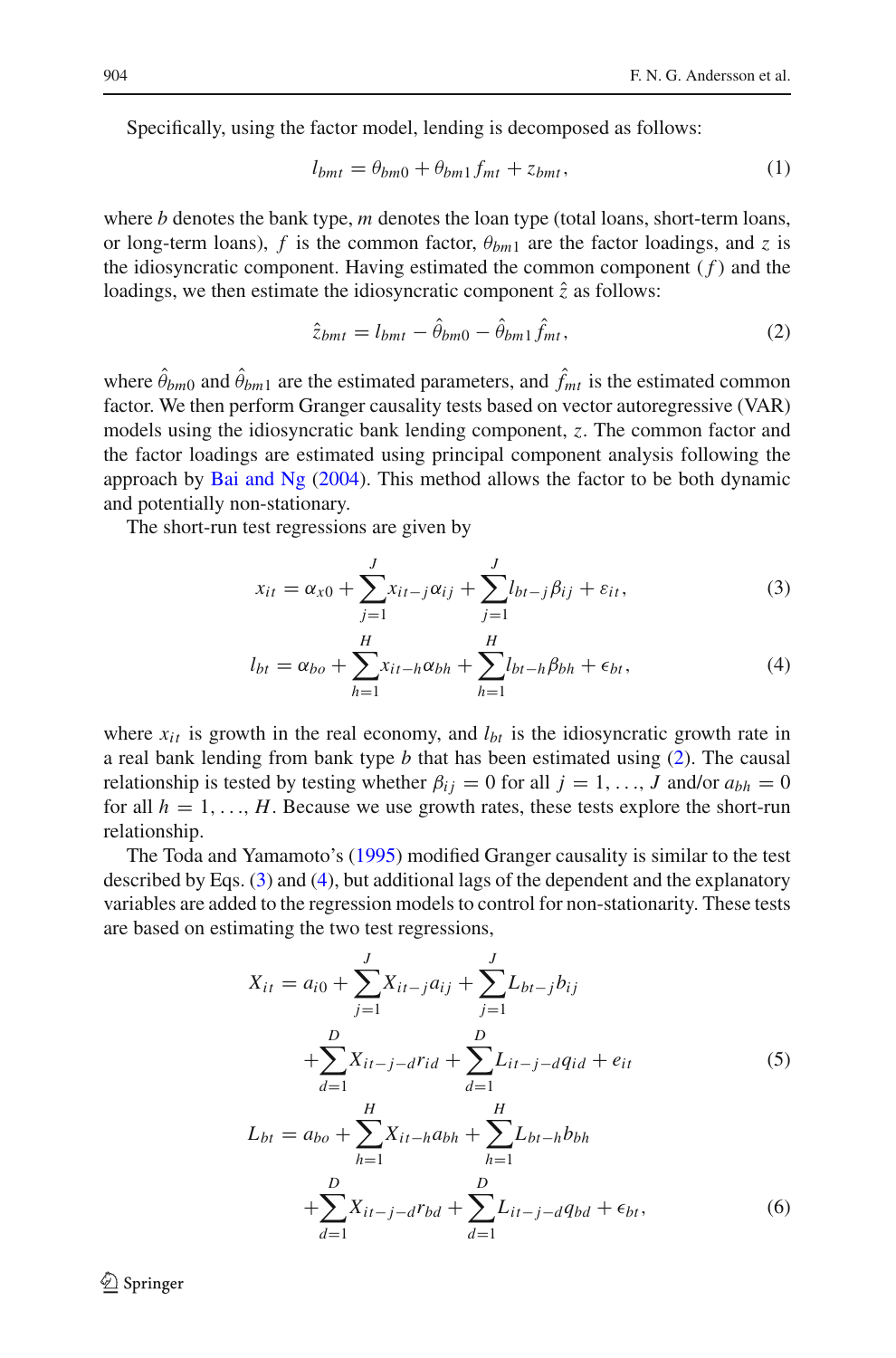where  $X_{it}$  is the logarithm of the real economic measure in levels, and  $L_{bt}$  is the logarithm of idiosyncratic real bank lending in levels. To control for the non-stationarity, *D* additional lags of the dependent and explanatory variables are added to the test regression, where *D* is equal to the integration order of the respective variables. That is, if *X* and *L* are integrated of order 1, one additional lag of these variables is included in the test regressions. The causal relationship is tested as in the stationary case by testing whether  $b_{ij} = 0$  for all *j* and  $a_{bh} = 0$  for all *h*.

### **3.2 Data**

We consider three different measures of bank loans: total, short-term, and long-term loans. The differentiation between short- and long-term loans is important because short-term loans may be more plagued by ad hoc political intervention at the local level. Reportedly, government officials in China are careful to avoid the social unrest often associated with rising local unemployment levels. It has been observed, for instance, that the employment policies of state-owned companies follow a countercyclical pattern, hinting at political interference to maintain surplus employment during economic downturns [\(Hu et al. 2006](#page-22-26)). The inclination for politicians and firms to lobby for shortterm liquidity loans is therefore more pronounced. Long-term loans, in contrast, are more likely to reflect strategic political interests and government-mandated development plans addressing the expansion of distinct priority sectors specified by China's medium- and long-term development plans.

The data are collected from China Financial Statistics (2007), which offers a compilation of Chinese banking statistics not previously publicly released. The data frequency is monthly, and the data cover the period from 1997M1 to 2005M12. Although these unique data allow us to perform a fine-grained analysis, the time period is relatively short. We therefore test whether our benchmark results also hold for a longer time period. For this robustness exercise, we compile additional total loan statistics from the annual Almanac of China's Finance and Banking. These almanacs contain total loans to non-financial institutions, albeit only at a quarterly level. Combined with total loans from the *China Financial Statistics*, this information provides us with a longer time series for total loans that stretches from 1997Q1 to 2008Q4. The almanacs, however, do not distinguish between short- and long-term loans and, consequently, lead to a less detailed analysis of the longer sample.<sup>[8](#page-8-0)</sup> Figure [1](#page-9-0) illustrates the total lending volumes for each bank type.

Real economic activity is modeled using six different estimates of the real economy: GDP, agricultural production, manufacturing production, service production, total factor productivity, and capital stock (see Online Appendix C for details). GDP is the most commonly used measure of real economic performance in the finance–growth

<span id="page-8-0"></span><sup>8</sup> The bank loan statistics contain two breaks: one in 2001Q1 for JSCBs and one in 2007Q1 for RCCs. The break for JSCBs is caused by an additional bank being added to the group of JSCB banks. The RCC break coincides with the intervention of the Central Bank, which removed a substantial amount of non-performing loans from the RCCs' balance sheets. In parallel, ownership reforms reduced the RCC sector from 19,348 legal entities at the end of 2006 to fewer than 8509 by the end of 2007. To control for these breaks, we include dummy variables in our test regressions.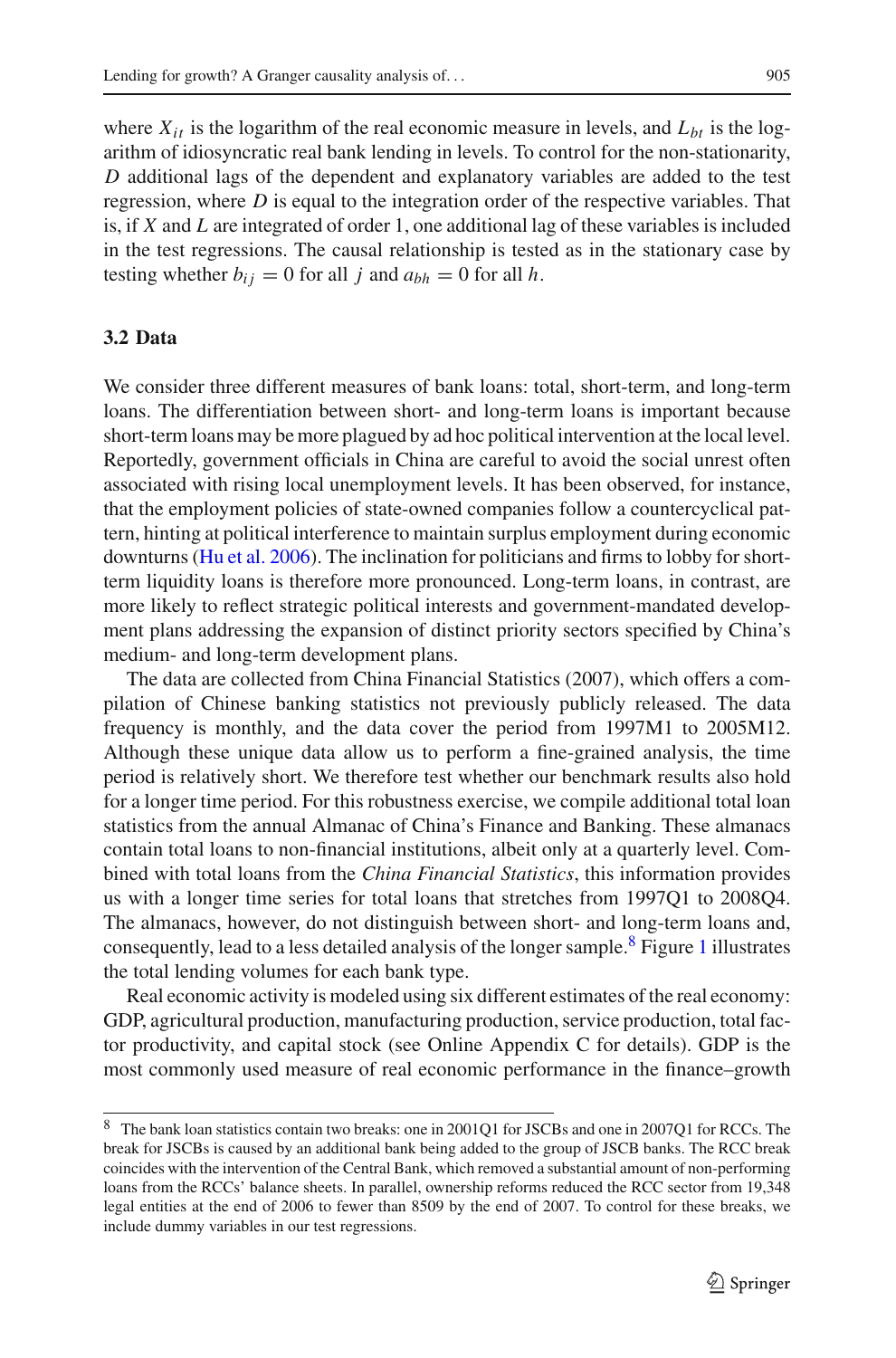

<span id="page-9-0"></span>**Fig. 1** Total outstanding loans from PBs, SOCBs, JSCBs, and RCCs (in 100 million CNY and current prices)

literature. Because individual bank lending is unevenly distributed across economic sectors, it is not to be expected that potential growth effects would necessarily show in overall GDP growth. We therefore also separately test for growth effects for agriculture, manufacturing, and services. Moreover, considering the differences between typical borrowers, loan size and maturity bank loans are likely to affect growth through different transmission channels [\(Bonfiglioli 2008\)](#page-21-13). For example, the dominance of infrastructure investments in PBs' lending is likely to affect capital accumulation and productivity. JSCBs and RCCs, in contrast, typically prioritize short-term lending (see Table [2\)](#page-4-1), which is less likely to affect the rate of capital growth but may nonetheless increase productivity. By relaxing firms' short-term budget restrictions, such shortterm loans may allow for internal restructuring, the introduction of new quality control systems, and human capital improvements. As an extension of the standard analysis, we therefore also include capital growth and total factor productivity (TFP) in our analysis.

Differentiating between the effect of bank lending on capital growth and the effect on TFP growth is not trivial. Loans for productive purposes can be used to either expand the capital stock or replace old capital with new and more productive capital. By including capital and TFP separately in our tests, we can explore not just the growth effects of the bank loans but also their potential use. Several cross-country studies have shown that income differences among countries are to a large extent explained by differences in TFP. Increasing the rate of TFP growth is thus crucial for developing countries to permanently close the income gap with developed countries. However, sustained TFP growth is generally more difficult to achieve than capital accumulation [\(Easterly and Levine 2002\)](#page-22-27). Exploring the causal relationship between bank lending and capital as well as between bank lending and TFP growth offers important insights into the role financial markets play in the catching up process.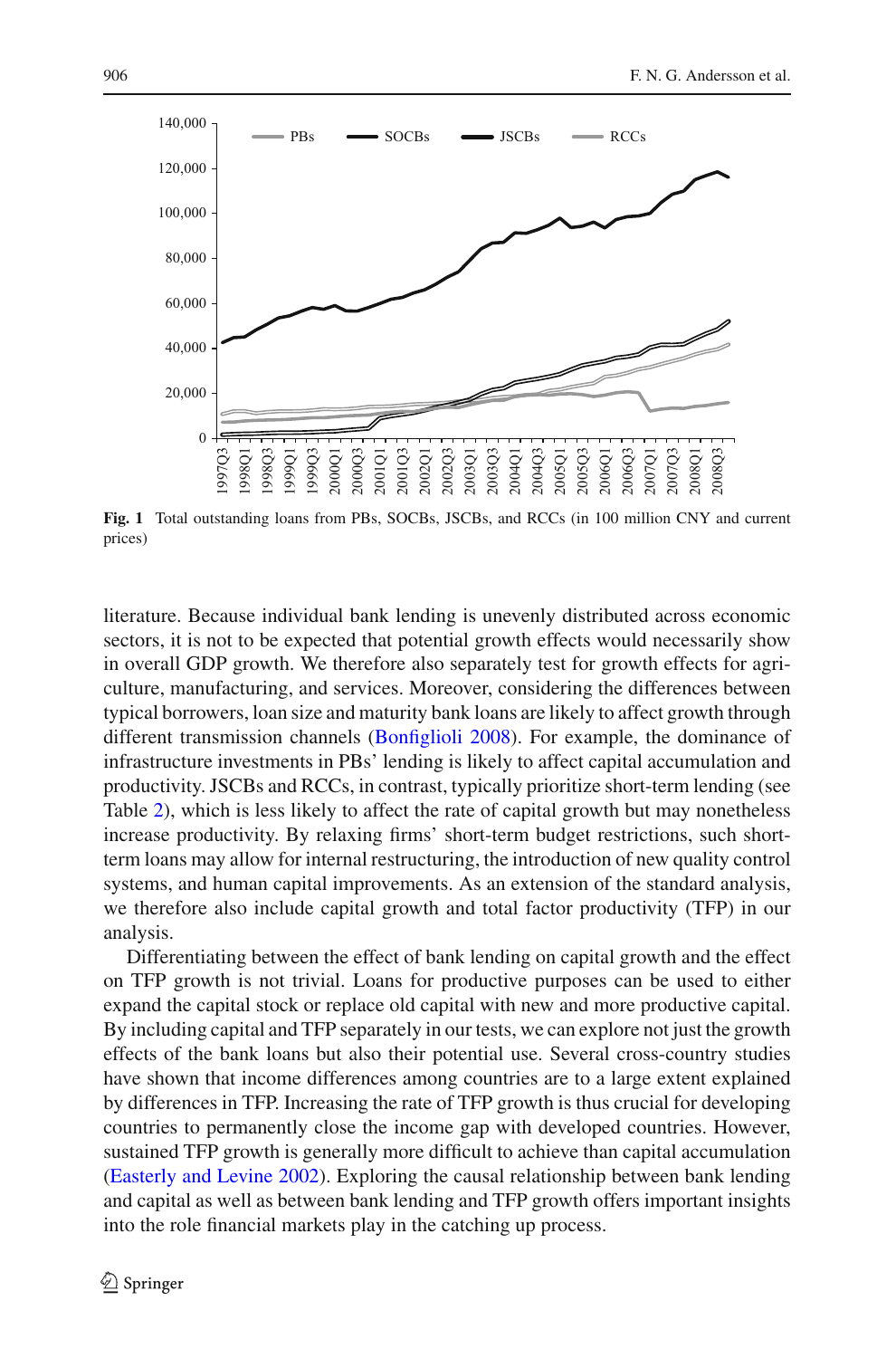All real economic variables, except TFP, are collected from Thompson Financial Statistics Datastream. Because GDP data are only compiled on a quarterly basis, we construct matching quarterly observations of the lending data by using the last month of the respective quarter. Bank loans are deflated using the GDP deflator. GDP, agricultural production, manufacturing production, and service production are deflated using their respective deflators. All variables have been seasonally adjusted.<sup>9</sup> Total factor productivity growth is estimated as the Solow residual from a Cobb–Douglas production function with constant returns to scale,

$$
P_t = G_t - \gamma_1 C_t - (1 - \gamma_1 E_T), \tag{7}
$$

where  $P$  is the logarithm of TFP,  $G$  is the logarithm of real GDP,  $C$  is the logarithm of the real capital stock, and *E* is the logarithm of the employment level. We use the standard assumption that  $\alpha_1 = 0.3$  [\(Bekaert et al. 2011](#page-21-14)). As a robustness check, we confirm that our results also hold if the capital intensity is assumed to be 0.4 or 0.5.

Both a CUSUM test and a Chow break point test reveal a structural break in the short-run but not the long-run parameter values for JSCBs and SOCBs after 2001Q4 for the 1997Q1 to 2005Q4 sample and a break after 2003Q3 for the 1997Q1 to 2008Q4 sample. These breaks coincide broadly with the relaxation of central control over commercial bank lending toward the end of Zhu Rongji's leadership and increasing responsiveness toward local political interference under Hun Jintao's and Wen Jiabao's leadership.<sup>10</sup> To account for this break in our tests, we define a dummy variable that separates the two periods. This yields the regression

$$
x_{it} = \alpha_{x0} + \sum_{j=1}^{J} x_{it-j} \alpha_{ij} + \sum_{j=1}^{J} dx_{it-j} \alpha_{idj} + \sum_{j=1}^{J} l_{bt-j} \beta_{ij} + \sum_{j=1}^{J} d l_{bt-j} \beta_{idj} + \varepsilon_{it},
$$
\n(8)

$$
l_{bt} = \alpha_{bo} + \sum_{h=1}^{H} x_{it-h} \alpha_{bh} + \sum_{h=1}^{H} dx_{it-h} \alpha_{bdh} + \sum_{h=1}^{H} l_{bt-h} \beta_{bh} + \sum_{h=1}^{H} dl_{bt-h} \beta_{bdh} + \epsilon_{bt},
$$
\n(9)

where *d* is the dummy variable that takes a value of one after the indicated break. In the Granger causality tests, we test jointly whether the parameters are equal to zero both before and after the break. We also analyze the effect of the break on the banks' abilities to promote growth.

<span id="page-10-0"></span><sup>&</sup>lt;sup>9</sup> We use the Census X12 filter in EViews 7.1 to seasonally adjust the variables, which is the technique used by the US Census Bureau.

<span id="page-10-1"></span><sup>&</sup>lt;sup>10</sup> The 2001 break also corresponds to China's WTO accession, allowing us to take into account its possible impact on bank lending.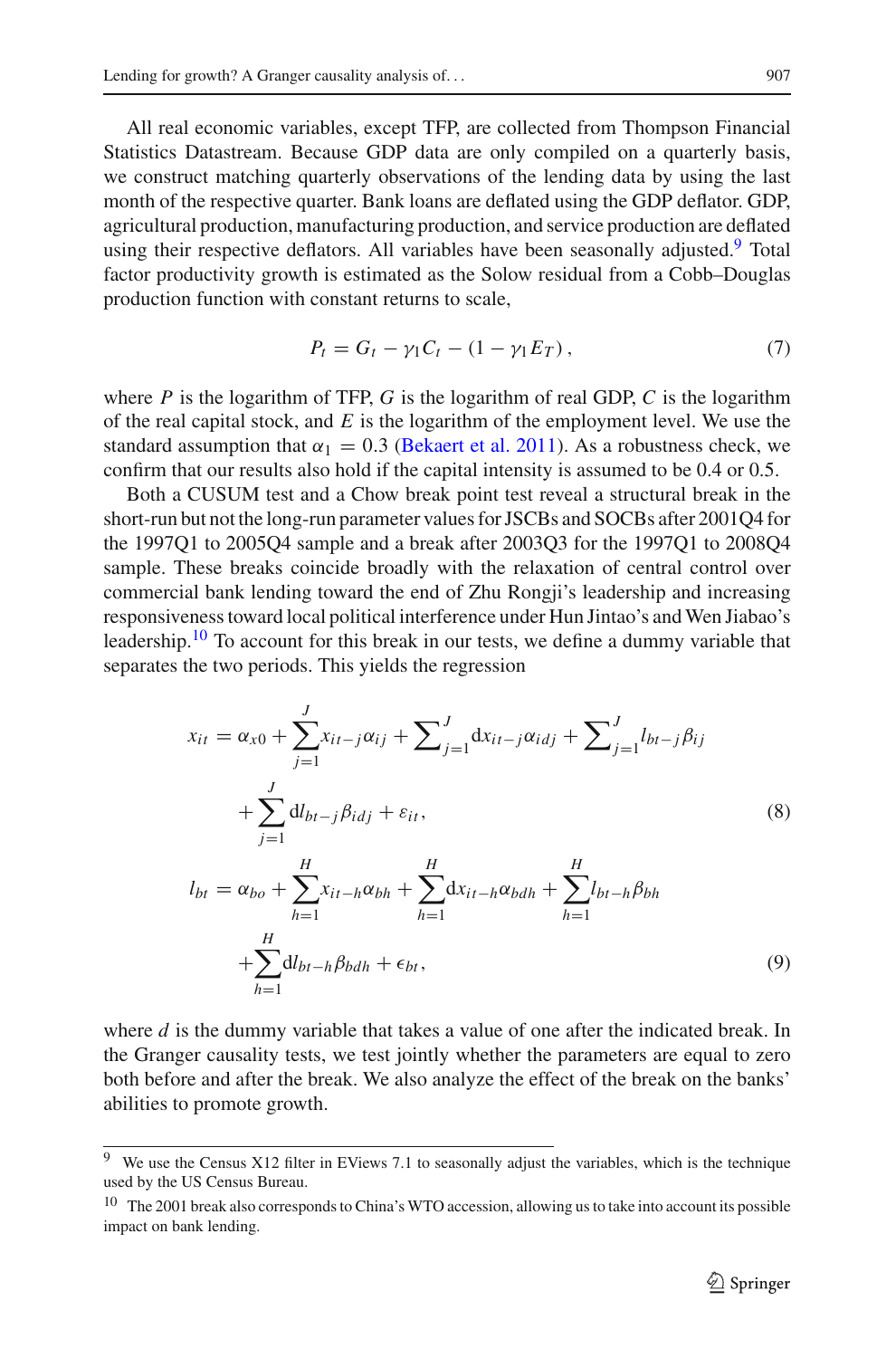## <span id="page-11-0"></span>**4 Results and discussion**

### **4.1 The role of idiosyncratic lending over time**

As the first step of our analysis, we explore the extent to which growth in lending over time reflects idiosyncratic behavior linked to individual financial institutions and the extent to which lending patterns reflect common monetary policy and business cycle effects. Table [4](#page-12-0) summarizes our results. Two observations stand out. First, JSCBs realized the highest quarterly average lending growth (6.5% per quarter) between 1997Q1 and 2005Q4, which is most likely connected with the younger organizational age of these lending institutions relative to the age of the SOCBs as well as the retrenchment period in SOCB lending that lasted until  $2002$ .<sup>[11](#page-11-1)</sup> For the other bank types, the average quarterly lending growth varies between 1.9 (SOCBs) and 2.4% (RCCs). Both PBs and SOCBs exhibit slower growth in short-term loans compared to long-term loans, which reflects a growing use of both banks as facilitators for government-directed capital accumulation. The JSCBs and RCCs, in contrast, have increased short-term and long-term lending at comparable rates. The contraction of short-term lending by SOCBs over the period also indicates that banks constrained the occurrence of rolling over of short-term loans that often were granted without any concern for the creditworthiness of the borrower [\(Cousin 2011\)](#page-21-10). This trend is consistent with the reduced political support for small, local SOEs [\(Cao et al. 1999](#page-21-15)). The observed pattern is broadly confirmed for the longer sample: Here, lending growth by JSCB reached, on average, 5.6%, whereas lending growth otherwise remained between 1.9 (SOCBs) and 2.8% (PBs).

Second, our analysis reveals a substantial variation in the respective roles of the common and idiosyncratic components in explaining lending growth in China. Lending by PBs is least affected by common shocks. Depending on loan type, the common factor only explains between 3 and 18% of the variability in lending growth between 1997 and 2005. This result is in line with the distinctive role policy banks, particularly the China Development Bank, play as facilitators of large-scale, politically driven infrastructure projects. For commercial banks, the explanatory power of the common factor is naturally higher and ranges between 40 and 60% for total lending. For JSCBs, the common factor achieves the highest explanatory power, confirming the aforementioned stronger market orientation (and insulation from ad hoc policy interventions) of these banks. Over time, the common factor explains a larger proportion of the variation in comparison with what the shorter sample (1997–2005) shows. However, also in the longer sample, the difference in the degree of market orientation between JSCBs on the one hand and SOCBs and RCCs on the other persists.

The common factor explains more of the variation in total loans than for short- and long-term loans irrespective of bank type. Over time, there has been a re-allocation of the lending portfolios and a shift from short-term to long-term lending. Part of the variation in short-term and long-term loans is thus due to this re-allocation and not due to common shocks such as business cycle fluctuations. The relative share of

<span id="page-11-1"></span><sup>11</sup> These growth rates have been corrected for breaks in the time series in 2001Q1 (JSCBs) and 2007Q1 (RCCs).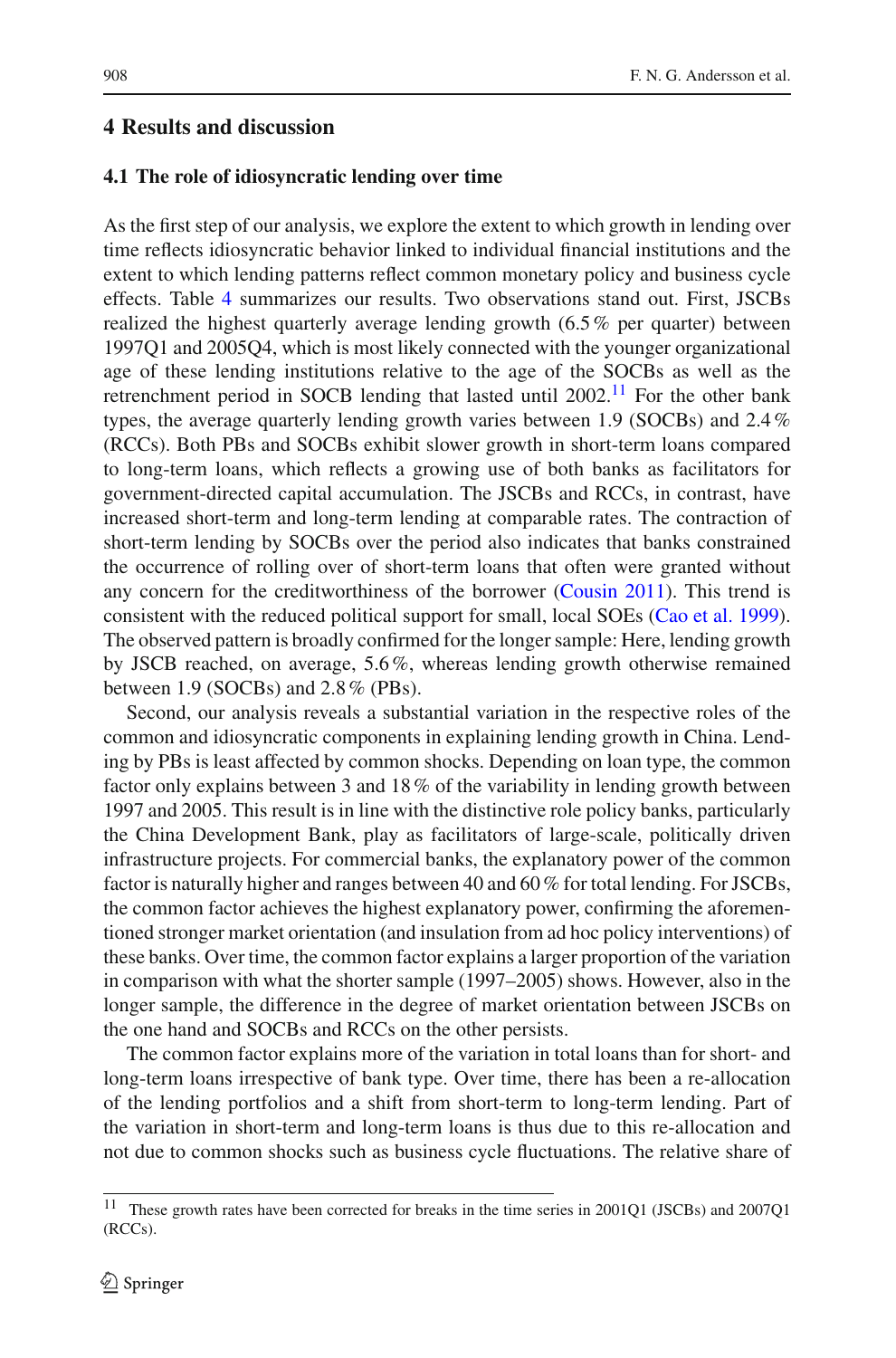| $\mathfrak{L}$<br>$80\,$<br>$\infty$<br>$\overline{31}$<br>$\mathbf{I}$<br>$\mathsf I$<br>$\overline{\phantom{a}}$<br>$\mathbf{I}$<br>$\begin{array}{c} \rule{0pt}{2.5ex} \rule{0pt}{2.5ex} \rule{0pt}{2.5ex} \rule{0pt}{2.5ex} \rule{0pt}{2.5ex} \rule{0pt}{2.5ex} \rule{0pt}{2.5ex} \rule{0pt}{2.5ex} \rule{0pt}{2.5ex} \rule{0pt}{2.5ex} \rule{0pt}{2.5ex} \rule{0pt}{2.5ex} \rule{0pt}{2.5ex} \rule{0pt}{2.5ex} \rule{0pt}{2.5ex} \rule{0pt}{2.5ex} \rule{0pt}{2.5ex} \rule{0pt}{2.5ex} \rule{0pt}{2.5ex} \rule{0$<br>$\begin{array}{c} \rule{0pt}{2.5ex} \rule{0pt}{2.5ex} \rule{0pt}{2.5ex} \rule{0pt}{2.5ex} \rule{0pt}{2.5ex} \rule{0pt}{2.5ex} \rule{0pt}{2.5ex} \rule{0pt}{2.5ex} \rule{0pt}{2.5ex} \rule{0pt}{2.5ex} \rule{0pt}{2.5ex} \rule{0pt}{2.5ex} \rule{0pt}{2.5ex} \rule{0pt}{2.5ex} \rule{0pt}{2.5ex} \rule{0pt}{2.5ex} \rule{0pt}{2.5ex} \rule{0pt}{2.5ex} \rule{0pt}{2.5ex} \rule{0$<br>$\begin{array}{c} \hline \end{array}$<br>Std. dev.<br>3.0<br>2.6<br>3.7<br>4.2<br>$\mathbf{I}$<br>$\overline{\phantom{a}}$<br>Ï<br>$\overline{\phantom{a}}$<br>$\mathbf{I}$<br>$\begin{array}{c} \rule{0pt}{2.5ex} \rule{0pt}{2.5ex} \rule{0pt}{2.5ex} \rule{0pt}{2.5ex} \rule{0pt}{2.5ex} \rule{0pt}{2.5ex} \rule{0pt}{2.5ex} \rule{0pt}{2.5ex} \rule{0pt}{2.5ex} \rule{0pt}{2.5ex} \rule{0pt}{2.5ex} \rule{0pt}{2.5ex} \rule{0pt}{2.5ex} \rule{0pt}{2.5ex} \rule{0pt}{2.5ex} \rule{0pt}{2.5ex} \rule{0pt}{2.5ex} \rule{0pt}{2.5ex} \rule{0pt}{2.5ex} \rule{0$<br>$\overline{\phantom{a}}$<br>Average (%)<br>2.8<br>5.6<br>2.5<br>1.9<br>$\begin{array}{c} \end{array}$<br>$\overline{\phantom{a}}$<br>$\begin{array}{c} \end{array}$<br>$\begin{array}{c} \rule{0pt}{2.5ex} \rule{0pt}{2.5ex} \rule{0pt}{2.5ex} \rule{0pt}{2.5ex} \rule{0pt}{2.5ex} \rule{0pt}{2.5ex} \rule{0pt}{2.5ex} \rule{0pt}{2.5ex} \rule{0pt}{2.5ex} \rule{0pt}{2.5ex} \rule{0pt}{2.5ex} \rule{0pt}{2.5ex} \rule{0pt}{2.5ex} \rule{0pt}{2.5ex} \rule{0pt}{2.5ex} \rule{0pt}{2.5ex} \rule{0pt}{2.5ex} \rule{0pt}{2.5ex} \rule{0pt}{2.5ex} \rule{0$<br>$\begin{array}{c} \rule{0pt}{2ex} \rule{0pt}{2ex} \rule{0pt}{2ex} \rule{0pt}{2ex} \rule{0pt}{2ex} \rule{0pt}{2ex} \rule{0pt}{2ex} \rule{0pt}{2ex} \rule{0pt}{2ex} \rule{0pt}{2ex} \rule{0pt}{2ex} \rule{0pt}{2ex} \rule{0pt}{2ex} \rule{0pt}{2ex} \rule{0pt}{2ex} \rule{0pt}{2ex} \rule{0pt}{2ex} \rule{0pt}{2ex} \rule{0pt}{2ex} \rule{0pt}{2ex} \rule{0pt}{2ex} \rule{0pt}{2ex} \rule{0pt}{2ex} \rule{0pt}{$<br>$\begin{array}{c} \rule{0pt}{2.5ex} \rule{0pt}{2.5ex} \rule{0pt}{2.5ex} \rule{0pt}{2.5ex} \rule{0pt}{2.5ex} \rule{0pt}{2.5ex} \rule{0pt}{2.5ex} \rule{0pt}{2.5ex} \rule{0pt}{2.5ex} \rule{0pt}{2.5ex} \rule{0pt}{2.5ex} \rule{0pt}{2.5ex} \rule{0pt}{2.5ex} \rule{0pt}{2.5ex} \rule{0pt}{2.5ex} \rule{0pt}{2.5ex} \rule{0pt}{2.5ex} \rule{0pt}{2.5ex} \rule{0pt}{2.5ex} \rule{0$<br>$\begin{array}{c} \end{array}$<br>component (%)<br>Idiosyncratic<br>Variance decomposition<br>82<br>$\mathfrak{D}$<br>82<br>36<br>93<br>75<br>87<br>97<br>$\odot$<br>37<br>$\overline{7}$<br>factor $(\%)$<br>Common<br>$\overline{40}$<br>${}^{\circ}$<br>$\frac{8}{2}$<br>25<br>29<br>$\approx$<br>$\mathbf{r}$<br>3<br>$\mathcal{L}$<br>ŗ<br>63<br>Std. dev.<br>3.0<br>2.9<br>2.0<br>3.2<br>3.6<br>6.3<br>2.0<br>4.4<br>4.3<br>$\overline{51}$<br>$\overline{3.1}$<br>Average (%)<br>9.6<br>2.3<br>4.0<br>$\frac{0}{2}$<br>4.6<br>6.5<br>5.5<br>2.4<br>2.4<br>0.7<br>$-0.4$<br>Short-term<br>Short-term<br>Long-term<br>Long-term<br>Short-term<br>Long-term<br>Short-term<br><b>SOCBs</b><br>JSCBs<br>RCCs<br>Total<br>Total<br>Total<br>Total<br>PBs |           | 1997Q2-2005Q4 |                 |   |    | 1997Q2-2008Q4                                                                                                                                                                                                                                                                                                                                                                                                  |                                |                         |                                       |
|-------------------------------------------------------------------------------------------------------------------------------------------------------------------------------------------------------------------------------------------------------------------------------------------------------------------------------------------------------------------------------------------------------------------------------------------------------------------------------------------------------------------------------------------------------------------------------------------------------------------------------------------------------------------------------------------------------------------------------------------------------------------------------------------------------------------------------------------------------------------------------------------------------------------------------------------------------------------------------------------------------------------------------------------------------------------------------------------------------------------------------------------------------------------------------------------------------------------------------------------------------------------------------------------------------------------------------------------------------------------------------------------------------------------------------------------------------------------------------------------------------------------------------------------------------------------------------------------------------------------------------------------------------------------------------------------------------------------------------------------------------------------------------------------------------------------------------------------------------------------------------------------------------------------------------------------------------------------------------------------------------------------------------------------------------------------------------------------------------------------------------------------------------------------------------------------------------------------------------------------------------------------------------------------------------------------------------------------------------------------------------------------------------------------------------------------------------------------------------------------------------------------------------------------------------------------------------------------------------------------------------------------------------------------------------------------------------------------------------------------------------------------------------------------------------------------------------------------------------------------------------------------------------------------------------------------------------------------------------------------------------------------------------------------------------------------------------------------------------------------------------------------------------------------------------------------------------------------------------------------------------------------------------------------------------------------------------------------------------------------------------------------------------------------------------------------------------------------------------------------------------------------------------------------------------------------------------------------------------------|-----------|---------------|-----------------|---|----|----------------------------------------------------------------------------------------------------------------------------------------------------------------------------------------------------------------------------------------------------------------------------------------------------------------------------------------------------------------------------------------------------------------|--------------------------------|-------------------------|---------------------------------------|
|                                                                                                                                                                                                                                                                                                                                                                                                                                                                                                                                                                                                                                                                                                                                                                                                                                                                                                                                                                                                                                                                                                                                                                                                                                                                                                                                                                                                                                                                                                                                                                                                                                                                                                                                                                                                                                                                                                                                                                                                                                                                                                                                                                                                                                                                                                                                                                                                                                                                                                                                                                                                                                                                                                                                                                                                                                                                                                                                                                                                                                                                                                                                                                                                                                                                                                                                                                                                                                                                                                                                                                                                             |           |               |                 |   |    |                                                                                                                                                                                                                                                                                                                                                                                                                |                                | Variance decomposition  |                                       |
|                                                                                                                                                                                                                                                                                                                                                                                                                                                                                                                                                                                                                                                                                                                                                                                                                                                                                                                                                                                                                                                                                                                                                                                                                                                                                                                                                                                                                                                                                                                                                                                                                                                                                                                                                                                                                                                                                                                                                                                                                                                                                                                                                                                                                                                                                                                                                                                                                                                                                                                                                                                                                                                                                                                                                                                                                                                                                                                                                                                                                                                                                                                                                                                                                                                                                                                                                                                                                                                                                                                                                                                                             |           |               |                 |   |    |                                                                                                                                                                                                                                                                                                                                                                                                                |                                | factor $(\%)$<br>Common | component (%)<br>Idiosyncratic        |
|                                                                                                                                                                                                                                                                                                                                                                                                                                                                                                                                                                                                                                                                                                                                                                                                                                                                                                                                                                                                                                                                                                                                                                                                                                                                                                                                                                                                                                                                                                                                                                                                                                                                                                                                                                                                                                                                                                                                                                                                                                                                                                                                                                                                                                                                                                                                                                                                                                                                                                                                                                                                                                                                                                                                                                                                                                                                                                                                                                                                                                                                                                                                                                                                                                                                                                                                                                                                                                                                                                                                                                                                             |           |               |                 |   |    |                                                                                                                                                                                                                                                                                                                                                                                                                |                                |                         |                                       |
|                                                                                                                                                                                                                                                                                                                                                                                                                                                                                                                                                                                                                                                                                                                                                                                                                                                                                                                                                                                                                                                                                                                                                                                                                                                                                                                                                                                                                                                                                                                                                                                                                                                                                                                                                                                                                                                                                                                                                                                                                                                                                                                                                                                                                                                                                                                                                                                                                                                                                                                                                                                                                                                                                                                                                                                                                                                                                                                                                                                                                                                                                                                                                                                                                                                                                                                                                                                                                                                                                                                                                                                                             |           |               |                 |   |    |                                                                                                                                                                                                                                                                                                                                                                                                                |                                |                         | $\odot$                               |
|                                                                                                                                                                                                                                                                                                                                                                                                                                                                                                                                                                                                                                                                                                                                                                                                                                                                                                                                                                                                                                                                                                                                                                                                                                                                                                                                                                                                                                                                                                                                                                                                                                                                                                                                                                                                                                                                                                                                                                                                                                                                                                                                                                                                                                                                                                                                                                                                                                                                                                                                                                                                                                                                                                                                                                                                                                                                                                                                                                                                                                                                                                                                                                                                                                                                                                                                                                                                                                                                                                                                                                                                             |           |               |                 |   |    |                                                                                                                                                                                                                                                                                                                                                                                                                |                                |                         | $\mathbf{I}$                          |
|                                                                                                                                                                                                                                                                                                                                                                                                                                                                                                                                                                                                                                                                                                                                                                                                                                                                                                                                                                                                                                                                                                                                                                                                                                                                                                                                                                                                                                                                                                                                                                                                                                                                                                                                                                                                                                                                                                                                                                                                                                                                                                                                                                                                                                                                                                                                                                                                                                                                                                                                                                                                                                                                                                                                                                                                                                                                                                                                                                                                                                                                                                                                                                                                                                                                                                                                                                                                                                                                                                                                                                                                             |           |               |                 |   |    |                                                                                                                                                                                                                                                                                                                                                                                                                |                                |                         | $\begin{array}{c} \hline \end{array}$ |
|                                                                                                                                                                                                                                                                                                                                                                                                                                                                                                                                                                                                                                                                                                                                                                                                                                                                                                                                                                                                                                                                                                                                                                                                                                                                                                                                                                                                                                                                                                                                                                                                                                                                                                                                                                                                                                                                                                                                                                                                                                                                                                                                                                                                                                                                                                                                                                                                                                                                                                                                                                                                                                                                                                                                                                                                                                                                                                                                                                                                                                                                                                                                                                                                                                                                                                                                                                                                                                                                                                                                                                                                             |           |               |                 |   |    |                                                                                                                                                                                                                                                                                                                                                                                                                |                                |                         |                                       |
|                                                                                                                                                                                                                                                                                                                                                                                                                                                                                                                                                                                                                                                                                                                                                                                                                                                                                                                                                                                                                                                                                                                                                                                                                                                                                                                                                                                                                                                                                                                                                                                                                                                                                                                                                                                                                                                                                                                                                                                                                                                                                                                                                                                                                                                                                                                                                                                                                                                                                                                                                                                                                                                                                                                                                                                                                                                                                                                                                                                                                                                                                                                                                                                                                                                                                                                                                                                                                                                                                                                                                                                                             |           |               |                 |   |    |                                                                                                                                                                                                                                                                                                                                                                                                                |                                |                         | 36                                    |
|                                                                                                                                                                                                                                                                                                                                                                                                                                                                                                                                                                                                                                                                                                                                                                                                                                                                                                                                                                                                                                                                                                                                                                                                                                                                                                                                                                                                                                                                                                                                                                                                                                                                                                                                                                                                                                                                                                                                                                                                                                                                                                                                                                                                                                                                                                                                                                                                                                                                                                                                                                                                                                                                                                                                                                                                                                                                                                                                                                                                                                                                                                                                                                                                                                                                                                                                                                                                                                                                                                                                                                                                             |           |               |                 |   |    |                                                                                                                                                                                                                                                                                                                                                                                                                |                                |                         | $\overline{\phantom{a}}$              |
|                                                                                                                                                                                                                                                                                                                                                                                                                                                                                                                                                                                                                                                                                                                                                                                                                                                                                                                                                                                                                                                                                                                                                                                                                                                                                                                                                                                                                                                                                                                                                                                                                                                                                                                                                                                                                                                                                                                                                                                                                                                                                                                                                                                                                                                                                                                                                                                                                                                                                                                                                                                                                                                                                                                                                                                                                                                                                                                                                                                                                                                                                                                                                                                                                                                                                                                                                                                                                                                                                                                                                                                                             |           |               |                 |   |    |                                                                                                                                                                                                                                                                                                                                                                                                                |                                |                         | $\mathbf{I}$                          |
|                                                                                                                                                                                                                                                                                                                                                                                                                                                                                                                                                                                                                                                                                                                                                                                                                                                                                                                                                                                                                                                                                                                                                                                                                                                                                                                                                                                                                                                                                                                                                                                                                                                                                                                                                                                                                                                                                                                                                                                                                                                                                                                                                                                                                                                                                                                                                                                                                                                                                                                                                                                                                                                                                                                                                                                                                                                                                                                                                                                                                                                                                                                                                                                                                                                                                                                                                                                                                                                                                                                                                                                                             |           |               |                 |   |    |                                                                                                                                                                                                                                                                                                                                                                                                                |                                |                         |                                       |
|                                                                                                                                                                                                                                                                                                                                                                                                                                                                                                                                                                                                                                                                                                                                                                                                                                                                                                                                                                                                                                                                                                                                                                                                                                                                                                                                                                                                                                                                                                                                                                                                                                                                                                                                                                                                                                                                                                                                                                                                                                                                                                                                                                                                                                                                                                                                                                                                                                                                                                                                                                                                                                                                                                                                                                                                                                                                                                                                                                                                                                                                                                                                                                                                                                                                                                                                                                                                                                                                                                                                                                                                             |           |               |                 |   |    |                                                                                                                                                                                                                                                                                                                                                                                                                |                                |                         | $\Omega$                              |
|                                                                                                                                                                                                                                                                                                                                                                                                                                                                                                                                                                                                                                                                                                                                                                                                                                                                                                                                                                                                                                                                                                                                                                                                                                                                                                                                                                                                                                                                                                                                                                                                                                                                                                                                                                                                                                                                                                                                                                                                                                                                                                                                                                                                                                                                                                                                                                                                                                                                                                                                                                                                                                                                                                                                                                                                                                                                                                                                                                                                                                                                                                                                                                                                                                                                                                                                                                                                                                                                                                                                                                                                             |           |               |                 |   |    |                                                                                                                                                                                                                                                                                                                                                                                                                |                                |                         | $\overline{\phantom{a}}$              |
|                                                                                                                                                                                                                                                                                                                                                                                                                                                                                                                                                                                                                                                                                                                                                                                                                                                                                                                                                                                                                                                                                                                                                                                                                                                                                                                                                                                                                                                                                                                                                                                                                                                                                                                                                                                                                                                                                                                                                                                                                                                                                                                                                                                                                                                                                                                                                                                                                                                                                                                                                                                                                                                                                                                                                                                                                                                                                                                                                                                                                                                                                                                                                                                                                                                                                                                                                                                                                                                                                                                                                                                                             |           |               |                 |   |    |                                                                                                                                                                                                                                                                                                                                                                                                                |                                |                         | $\mathbf{I}$                          |
|                                                                                                                                                                                                                                                                                                                                                                                                                                                                                                                                                                                                                                                                                                                                                                                                                                                                                                                                                                                                                                                                                                                                                                                                                                                                                                                                                                                                                                                                                                                                                                                                                                                                                                                                                                                                                                                                                                                                                                                                                                                                                                                                                                                                                                                                                                                                                                                                                                                                                                                                                                                                                                                                                                                                                                                                                                                                                                                                                                                                                                                                                                                                                                                                                                                                                                                                                                                                                                                                                                                                                                                                             |           |               |                 |   |    |                                                                                                                                                                                                                                                                                                                                                                                                                |                                |                         |                                       |
|                                                                                                                                                                                                                                                                                                                                                                                                                                                                                                                                                                                                                                                                                                                                                                                                                                                                                                                                                                                                                                                                                                                                                                                                                                                                                                                                                                                                                                                                                                                                                                                                                                                                                                                                                                                                                                                                                                                                                                                                                                                                                                                                                                                                                                                                                                                                                                                                                                                                                                                                                                                                                                                                                                                                                                                                                                                                                                                                                                                                                                                                                                                                                                                                                                                                                                                                                                                                                                                                                                                                                                                                             |           |               |                 |   |    |                                                                                                                                                                                                                                                                                                                                                                                                                |                                |                         | $\frac{1}{2}$                         |
|                                                                                                                                                                                                                                                                                                                                                                                                                                                                                                                                                                                                                                                                                                                                                                                                                                                                                                                                                                                                                                                                                                                                                                                                                                                                                                                                                                                                                                                                                                                                                                                                                                                                                                                                                                                                                                                                                                                                                                                                                                                                                                                                                                                                                                                                                                                                                                                                                                                                                                                                                                                                                                                                                                                                                                                                                                                                                                                                                                                                                                                                                                                                                                                                                                                                                                                                                                                                                                                                                                                                                                                                             |           |               |                 |   |    |                                                                                                                                                                                                                                                                                                                                                                                                                |                                |                         | $\begin{array}{c} \hline \end{array}$ |
|                                                                                                                                                                                                                                                                                                                                                                                                                                                                                                                                                                                                                                                                                                                                                                                                                                                                                                                                                                                                                                                                                                                                                                                                                                                                                                                                                                                                                                                                                                                                                                                                                                                                                                                                                                                                                                                                                                                                                                                                                                                                                                                                                                                                                                                                                                                                                                                                                                                                                                                                                                                                                                                                                                                                                                                                                                                                                                                                                                                                                                                                                                                                                                                                                                                                                                                                                                                                                                                                                                                                                                                                             | Long-term | 3.3           | $\overline{51}$ | 4 | 96 | $\begin{array}{c} \rule{0pt}{2ex} \rule{0pt}{2ex} \rule{0pt}{2ex} \rule{0pt}{2ex} \rule{0pt}{2ex} \rule{0pt}{2ex} \rule{0pt}{2ex} \rule{0pt}{2ex} \rule{0pt}{2ex} \rule{0pt}{2ex} \rule{0pt}{2ex} \rule{0pt}{2ex} \rule{0pt}{2ex} \rule{0pt}{2ex} \rule{0pt}{2ex} \rule{0pt}{2ex} \rule{0pt}{2ex} \rule{0pt}{2ex} \rule{0pt}{2ex} \rule{0pt}{2ex} \rule{0pt}{2ex} \rule{0pt}{2ex} \rule{0pt}{2ex} \rule{0pt}{$ | $\begin{array}{c} \end{array}$ | $\mathsf I$             | $\mathsf I$                           |

<span id="page-12-0"></span>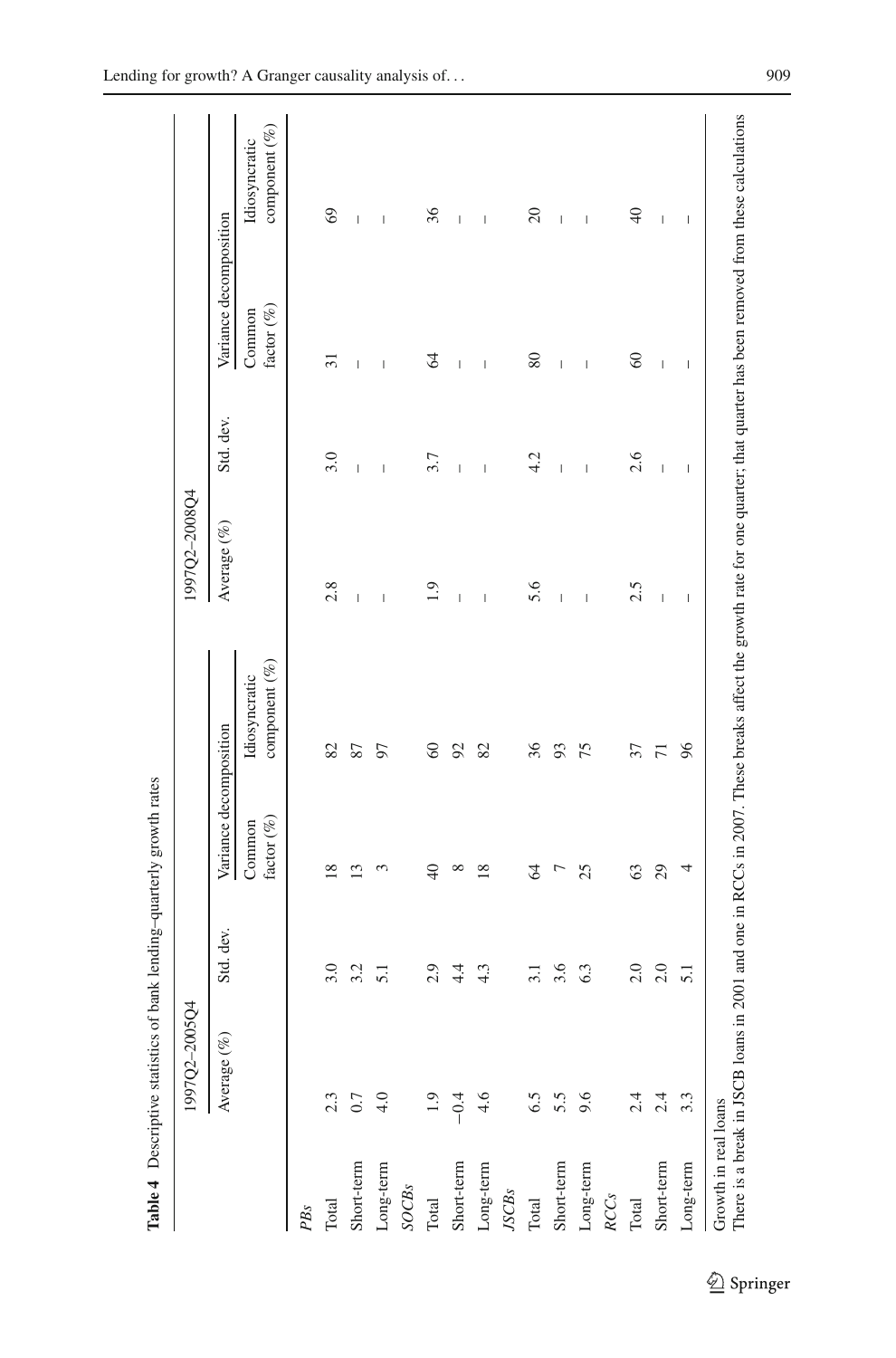the variation explained by the common factor is thus higher for total loans than for short-term and long-term loans.

#### **4.2 Short-term growth effects between 1997 and 2005**

Our analysis of short-term growth effects confirms substantial differences across bank types and loan maturities (see Table [5\)](#page-14-0). For PBs, total lending Granger-causes both GDP and TFP growth. These effects are primarily driven by long-term loans that causally explain GDP growth and TFP growth, whereas short-term loans only have a temporary effect on manufacturing. For the service sector, long-term loans have a bidirectional Granger causal relationship with GDP. For agricultural, manufacturing, and capital growth, total policy bank lending follows rather than precedes short-term growth, reflecting the banks' role as a political tool employed to respond to rather than drive market development. This finding is most pronounced in the case of agricultural production, which Granger-causes PB lending in the form of both short-term and longterm loans. This behavior is closely linked with the lending policies of the Agricultural Development Bank of China, which finances purchases of surplus grain and edible oil production from farmers to stabilize market prices.

Lending by SOCBs, China's major commercial lender, in contrast, does not generate any positive short-term effects on growth with respect to total lending. Total lending activities also do not follow economic activity, leaving the lending performance virtually disconnected from activities in the real economy. For short-term lending, our tests suggest that SOCB loans reduce growth in GDP, manufacturing, and TFP below the levels they would otherwise have achieved. Still, the effect is relatively small, and overall growth remains positive despite this negative effect. This result is in line with the use of SOCBs as primary lenders to ailing SOEs undergoing reforms, while crowding out loans to more productive, often non-state enterprises not supported by central and local government directives. Incidents of repeated political interference in an effort to rescue prioritized large-scale state-owned enterprises have been widely reported [\(Wei and Wang 1997;](#page-23-16) [Cull and Xu 2003](#page-22-14); [Shih et al. 2007\)](#page-23-17). Our results, however, indicate that these government-designed rescue packages, often in the form of debt–equity swaps and interest-subsidized loans for technological improvements, have failed to produce positive growth effects. The only positive effect of SOCB loans in the short run is in the relationship between long-term loans and agricultural production. Because the structural break tests indicate a break in the parameters after 2001, we also compare the parameter estimates of the period before (1997–2001) and after the break (2002–2005). The identified short-term effects of SOCB lending, however, are confirmed, and the negative effects of SOCB loans increased slightly rather than decreased in the second period compared to the effects observed for the first period, despite action against non-performing loans.<sup>12</sup>

Based on our estimations, JSCBs are the most effective among China's commercial lenders in terms of short-term growth promotion. Although the market share of JSCBs had only reached 20% of total loans by the end of 2005, the JSCB lending Granger-

<span id="page-13-0"></span>Results are available upon request.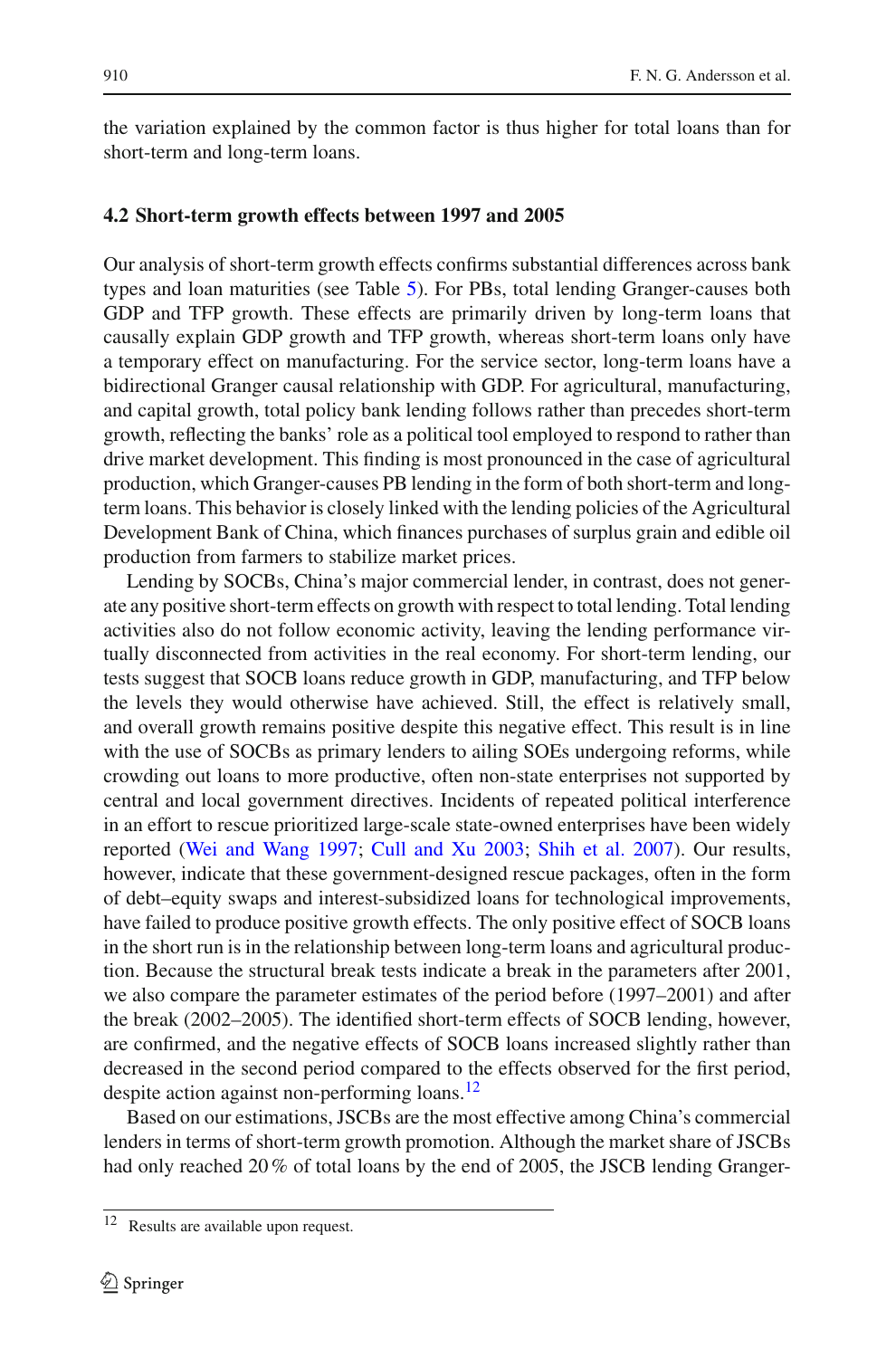<span id="page-14-0"></span>

| Table 5 Granger causality tests:                                        |                                                 | short-term growth effects, 1997-2005                                                                                                                                                                                                                                                                                                                                             |                                                                                                                                         |                                                                                                                                                                                                                                                                                                                                                                                  |                         |                                                                                                                                                                                                                                                                                                                                                                                                                |
|-------------------------------------------------------------------------|-------------------------------------------------|----------------------------------------------------------------------------------------------------------------------------------------------------------------------------------------------------------------------------------------------------------------------------------------------------------------------------------------------------------------------------------|-----------------------------------------------------------------------------------------------------------------------------------------|----------------------------------------------------------------------------------------------------------------------------------------------------------------------------------------------------------------------------------------------------------------------------------------------------------------------------------------------------------------------------------|-------------------------|----------------------------------------------------------------------------------------------------------------------------------------------------------------------------------------------------------------------------------------------------------------------------------------------------------------------------------------------------------------------------------------------------------------|
| Loan type                                                               | GDP                                             | Agriculture                                                                                                                                                                                                                                                                                                                                                                      | Manufacturing                                                                                                                           | Service                                                                                                                                                                                                                                                                                                                                                                          | Ë                       | Capital                                                                                                                                                                                                                                                                                                                                                                                                        |
| PBs                                                                     |                                                 |                                                                                                                                                                                                                                                                                                                                                                                  |                                                                                                                                         |                                                                                                                                                                                                                                                                                                                                                                                  |                         |                                                                                                                                                                                                                                                                                                                                                                                                                |
| Total loans                                                             | GDP<br>$PB \rightarrow$                         | Agric. $\rightarrow$ PB                                                                                                                                                                                                                                                                                                                                                          | Manuf. $\rightarrow$ PB                                                                                                                 | $\begin{array}{c} \rule{0pt}{2.5ex} \rule{0pt}{2.5ex} \rule{0pt}{2.5ex} \rule{0pt}{2.5ex} \rule{0pt}{2.5ex} \rule{0pt}{2.5ex} \rule{0pt}{2.5ex} \rule{0pt}{2.5ex} \rule{0pt}{2.5ex} \rule{0pt}{2.5ex} \rule{0pt}{2.5ex} \rule{0pt}{2.5ex} \rule{0pt}{2.5ex} \rule{0pt}{2.5ex} \rule{0pt}{2.5ex} \rule{0pt}{2.5ex} \rule{0pt}{2.5ex} \rule{0pt}{2.5ex} \rule{0pt}{2.5ex} \rule{0$ | $PB \rightarrow TFP$    | $Capital \rightarrow PB$                                                                                                                                                                                                                                                                                                                                                                                       |
| Short-term loans                                                        |                                                 | Agric. $\rightarrow$ PB                                                                                                                                                                                                                                                                                                                                                          | $PB \rightarrow Mant.$                                                                                                                  |                                                                                                                                                                                                                                                                                                                                                                                  |                         |                                                                                                                                                                                                                                                                                                                                                                                                                |
| Long-term loans                                                         | GDP<br>$PB \rightarrow$                         | Agric. $\rightarrow$ PB                                                                                                                                                                                                                                                                                                                                                          |                                                                                                                                         | Service $\rightarrow$ PB                                                                                                                                                                                                                                                                                                                                                         | $PB \rightarrow TFP$    | Ī                                                                                                                                                                                                                                                                                                                                                                                                              |
| <b>SOCBs</b>                                                            |                                                 |                                                                                                                                                                                                                                                                                                                                                                                  |                                                                                                                                         |                                                                                                                                                                                                                                                                                                                                                                                  |                         |                                                                                                                                                                                                                                                                                                                                                                                                                |
| Total loans                                                             |                                                 | $\begin{array}{c} \rule{0pt}{2.5ex} \rule{0pt}{2.5ex} \rule{0pt}{2.5ex} \rule{0pt}{2.5ex} \rule{0pt}{2.5ex} \rule{0pt}{2.5ex} \rule{0pt}{2.5ex} \rule{0pt}{2.5ex} \rule{0pt}{2.5ex} \rule{0pt}{2.5ex} \rule{0pt}{2.5ex} \rule{0pt}{2.5ex} \rule{0pt}{2.5ex} \rule{0pt}{2.5ex} \rule{0pt}{2.5ex} \rule{0pt}{2.5ex} \rule{0pt}{2.5ex} \rule{0pt}{2.5ex} \rule{0pt}{2.5ex} \rule{0$ |                                                                                                                                         | Ī                                                                                                                                                                                                                                                                                                                                                                                |                         | I                                                                                                                                                                                                                                                                                                                                                                                                              |
| Short-term loans                                                        | $\overset{*}{\rightarrow} \text{GDD}^*$<br>SOCB | $\overline{\phantom{a}}$                                                                                                                                                                                                                                                                                                                                                         | $SOCB \rightarrow Mant^*$                                                                                                               | I                                                                                                                                                                                                                                                                                                                                                                                | $SOCB \rightarrow TFP*$ | I                                                                                                                                                                                                                                                                                                                                                                                                              |
| Long-term loans                                                         |                                                 | $SOCB \rightarrow Agric.$                                                                                                                                                                                                                                                                                                                                                        | $\overline{1}$                                                                                                                          |                                                                                                                                                                                                                                                                                                                                                                                  |                         | Ï                                                                                                                                                                                                                                                                                                                                                                                                              |
| <b>JSCBs</b>                                                            |                                                 |                                                                                                                                                                                                                                                                                                                                                                                  |                                                                                                                                         |                                                                                                                                                                                                                                                                                                                                                                                  |                         |                                                                                                                                                                                                                                                                                                                                                                                                                |
| Total loans                                                             | <b>GDP</b><br><b>JSCB</b>                       | Ï                                                                                                                                                                                                                                                                                                                                                                                | $JSCB \rightarrow Manut.$                                                                                                               | I                                                                                                                                                                                                                                                                                                                                                                                | $JSCB \rightarrow TFP$  | $JSCB \rightarrow Capital$                                                                                                                                                                                                                                                                                                                                                                                     |
| Short-term loans                                                        |                                                 | I                                                                                                                                                                                                                                                                                                                                                                                | I                                                                                                                                       | Ī                                                                                                                                                                                                                                                                                                                                                                                | $JSCB \rightarrow TFP$  | I                                                                                                                                                                                                                                                                                                                                                                                                              |
| Long-term loans                                                         |                                                 | $\overline{1}$                                                                                                                                                                                                                                                                                                                                                                   | $\overline{\phantom{a}}$                                                                                                                | Ï                                                                                                                                                                                                                                                                                                                                                                                |                         |                                                                                                                                                                                                                                                                                                                                                                                                                |
| RCCs                                                                    |                                                 |                                                                                                                                                                                                                                                                                                                                                                                  |                                                                                                                                         |                                                                                                                                                                                                                                                                                                                                                                                  |                         |                                                                                                                                                                                                                                                                                                                                                                                                                |
| Total loans                                                             |                                                 | $RCC \rightarrow Agric.$                                                                                                                                                                                                                                                                                                                                                         | $RCC \rightarrow Mant.*$                                                                                                                | I                                                                                                                                                                                                                                                                                                                                                                                | $RCC \rightarrow TFP*$  |                                                                                                                                                                                                                                                                                                                                                                                                                |
| Short-term loans                                                        |                                                 | $RCC \rightarrow Agric.$                                                                                                                                                                                                                                                                                                                                                         | $\overline{1}$                                                                                                                          |                                                                                                                                                                                                                                                                                                                                                                                  |                         | I                                                                                                                                                                                                                                                                                                                                                                                                              |
| Long-term loans                                                         | $GDP \rightarrow RCC$                           |                                                                                                                                                                                                                                                                                                                                                                                  |                                                                                                                                         | $Service \rightarrow RCC$                                                                                                                                                                                                                                                                                                                                                        | $TFP \rightarrow RCC$   | $\begin{array}{c} \rule{0pt}{2ex} \rule{0pt}{2ex} \rule{0pt}{2ex} \rule{0pt}{2ex} \rule{0pt}{2ex} \rule{0pt}{2ex} \rule{0pt}{2ex} \rule{0pt}{2ex} \rule{0pt}{2ex} \rule{0pt}{2ex} \rule{0pt}{2ex} \rule{0pt}{2ex} \rule{0pt}{2ex} \rule{0pt}{2ex} \rule{0pt}{2ex} \rule{0pt}{2ex} \rule{0pt}{2ex} \rule{0pt}{2ex} \rule{0pt}{2ex} \rule{0pt}{2ex} \rule{0pt}{2ex} \rule{0pt}{2ex} \rule{0pt}{2ex} \rule{0pt}{$ |
| Common Factor (CF)                                                      |                                                 |                                                                                                                                                                                                                                                                                                                                                                                  |                                                                                                                                         |                                                                                                                                                                                                                                                                                                                                                                                  |                         |                                                                                                                                                                                                                                                                                                                                                                                                                |
| Total loans                                                             | $GDP \leftrightarrow CF$                        | $CF \rightarrow Agric.$                                                                                                                                                                                                                                                                                                                                                          | I                                                                                                                                       | Ï                                                                                                                                                                                                                                                                                                                                                                                | I                       | $C$ apital $\rightarrow$ CF                                                                                                                                                                                                                                                                                                                                                                                    |
| Short-term loans                                                        |                                                 | $CF \rightarrow Agric.$                                                                                                                                                                                                                                                                                                                                                          | $\begin{array}{c} \hline \end{array}$                                                                                                   |                                                                                                                                                                                                                                                                                                                                                                                  | $\overline{1}$          | $\overline{1}$                                                                                                                                                                                                                                                                                                                                                                                                 |
| Long-term loans                                                         | GDP + GB                                        | $\overline{1}$                                                                                                                                                                                                                                                                                                                                                                   | $\begin{array}{c} \hline \end{array}$                                                                                                   | Service $\rightarrow$ CF                                                                                                                                                                                                                                                                                                                                                         | TFP → C                 | $\begin{array}{c} \end{array}$                                                                                                                                                                                                                                                                                                                                                                                 |
| * Negative effect; all other effects<br>we use a 10% significance level |                                                 |                                                                                                                                                                                                                                                                                                                                                                                  | are positive. Due to the small sample and the relatively small volume of loans from JSCBs and RCCs compared to the size of the economy, |                                                                                                                                                                                                                                                                                                                                                                                  |                         |                                                                                                                                                                                                                                                                                                                                                                                                                |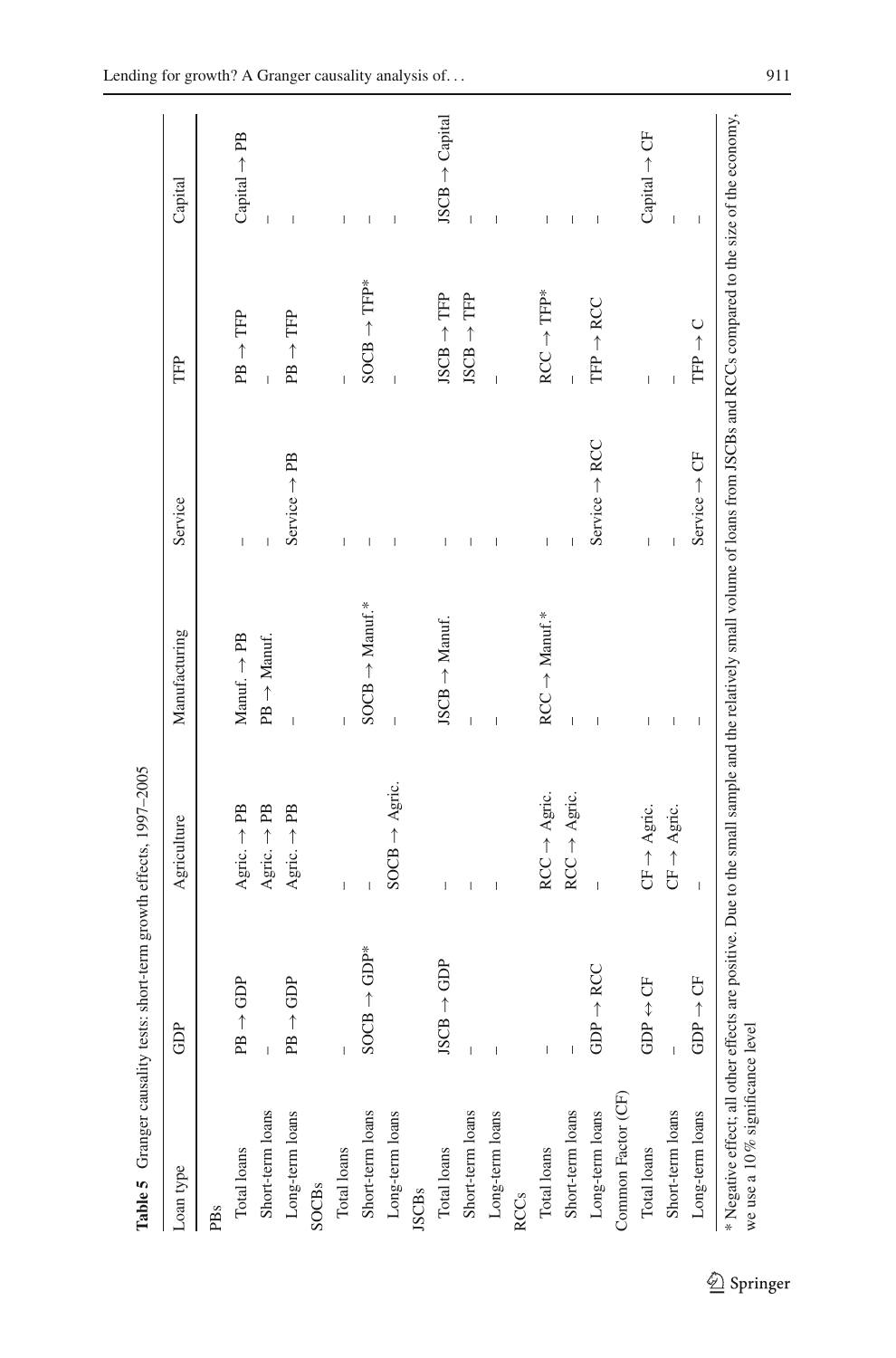caused growth in GDP and manufacturing production by strengthening both TFP growth and capital growth. Similar to the result observed for SOCBs, the structural break test indicates a break in the short-run parameters after 2001Q4. An analysis of the respective subperiods shows that the positive growth effects generated by JSCB lending increased in the latter period. In light of the rapid expansion in JSCB lending (with an average growth rate of  $6.5\%$ ), it is reasonable to assume that growth effects increase as the banks' market share gradually expands. The positive growth effects of total lending are not matched by similar effects stemming either from short-term or long-term loans. A possible explanation is that the lending portfolios of JSCBs have changed substantially over the observation period, with a redistribution of loans toward short-term lending. Once we include an interaction term between short-term and long-term lending in the Granger causality regressions, we find positive effects on growth.

RCC lending generates positive growth effects in the agricultural sector. As a downside, however, RCC lending also negatively Granger-causes manufacturing production and TFP growth. RCCs lend to local small-scale ventures and agricultural enterprises, and these loans are efficient in the sense that they expand overall agricultural production. However, these small ventures often operate below-average total factor productivity, and an expansion of these local ventures reduces overall productivity in the economy.

Lastly, a shock to the common factor has a positive effect on both GDP growth and agricultural production in the short run. However, the common factor has no short-term effects on manufacturing or services. This pattern is consistent with casual accounts reporting that expansive policy measures, such as low-interest-rate policies, introduced in an ad hoc manner may not benefit the best lenders but instead politically connected ones. During the global economic crisis, for instance, state-owned companies reportedly used stimulus money for stock market investments rather than productive uses. It is also notable that the common factor is Granger-caused by capital growth corresponding to China's strong commitment to following a capital-driven growth strategy [\(Andersson et al. 2013](#page-21-16)).

#### **4.3 Long-run growth effects between 1997 and 2005**

Shifting our attention to the linkage between idiosyncratic lending behavior and longrun growth effects, the general account is comparable, revealing no major differences in the banks' abilities to influence short-run or long-run growth objectives (see Table [6\)](#page-16-0).

PB lending registers a bidirectional Granger causal effect between lending and TFP growth. Typically, there is a three- to four-quarter lag between short-run PB loans and TFP growth. This difference in lags is in line with the typical lending pattern of PBs, which provide financing for major capital investments such as infrastructure construction. Although these projects do not have immediate productivity effects, they can generate productivity effects for a large part of the local and regional economy once projects develop and reach completion. These positive growth effects of PBs are thus indirect rather than direct. Otherwise, PB lending follows rather than precedes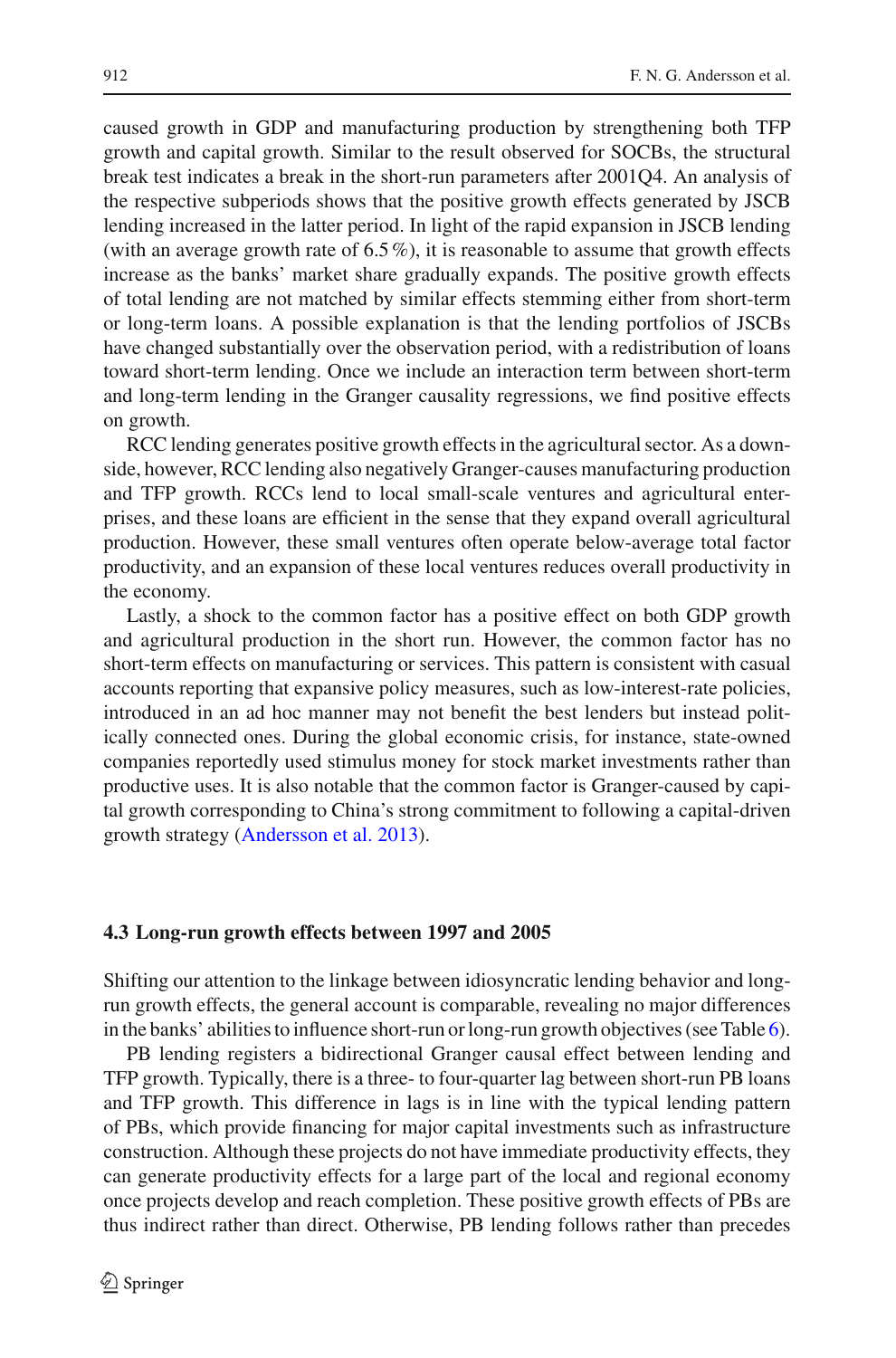<span id="page-16-0"></span>

| Table 6 Granger causality tests: long-term growth effects, 1997-2005 |                                                                                                                                                                                                                                                                                                                                                                                                                |                                       |                                                                                                                                                                                                                                                                                                                                                                                  |                                                                                                                                                                                                                                                                                                                                                                                  |                                                                                                                                                                                                                                                                                                                                                                                  |                                                                                                                                                                                                                                                                                                                                                                                  |
|----------------------------------------------------------------------|----------------------------------------------------------------------------------------------------------------------------------------------------------------------------------------------------------------------------------------------------------------------------------------------------------------------------------------------------------------------------------------------------------------|---------------------------------------|----------------------------------------------------------------------------------------------------------------------------------------------------------------------------------------------------------------------------------------------------------------------------------------------------------------------------------------------------------------------------------|----------------------------------------------------------------------------------------------------------------------------------------------------------------------------------------------------------------------------------------------------------------------------------------------------------------------------------------------------------------------------------|----------------------------------------------------------------------------------------------------------------------------------------------------------------------------------------------------------------------------------------------------------------------------------------------------------------------------------------------------------------------------------|----------------------------------------------------------------------------------------------------------------------------------------------------------------------------------------------------------------------------------------------------------------------------------------------------------------------------------------------------------------------------------|
| Loan type                                                            | GDP                                                                                                                                                                                                                                                                                                                                                                                                            | Agriculture                           | Manufacturing                                                                                                                                                                                                                                                                                                                                                                    | Service                                                                                                                                                                                                                                                                                                                                                                          | È                                                                                                                                                                                                                                                                                                                                                                                | Capital                                                                                                                                                                                                                                                                                                                                                                          |
| PBs                                                                  |                                                                                                                                                                                                                                                                                                                                                                                                                |                                       |                                                                                                                                                                                                                                                                                                                                                                                  |                                                                                                                                                                                                                                                                                                                                                                                  |                                                                                                                                                                                                                                                                                                                                                                                  |                                                                                                                                                                                                                                                                                                                                                                                  |
| Total loans                                                          | $GDP \rightarrow PB$                                                                                                                                                                                                                                                                                                                                                                                           | Agric. $\rightarrow$ PB               | Manuf. → PB                                                                                                                                                                                                                                                                                                                                                                      |                                                                                                                                                                                                                                                                                                                                                                                  | $PB \leftrightarrow TFP$                                                                                                                                                                                                                                                                                                                                                         | I                                                                                                                                                                                                                                                                                                                                                                                |
| Short-term loans                                                     | $\overline{1}$                                                                                                                                                                                                                                                                                                                                                                                                 | Agric. $\rightarrow$ PB               | $PB \rightarrow Mant.$                                                                                                                                                                                                                                                                                                                                                           |                                                                                                                                                                                                                                                                                                                                                                                  | È<br>$PB \rightarrow$                                                                                                                                                                                                                                                                                                                                                            | I                                                                                                                                                                                                                                                                                                                                                                                |
| Long-term loans                                                      | $GDP \rightarrow PB$                                                                                                                                                                                                                                                                                                                                                                                           | Agric. $\rightarrow$ PB               | Ï                                                                                                                                                                                                                                                                                                                                                                                |                                                                                                                                                                                                                                                                                                                                                                                  | TFP<br>$PB \rightarrow$                                                                                                                                                                                                                                                                                                                                                          | I                                                                                                                                                                                                                                                                                                                                                                                |
| <b>SOCBs</b>                                                         |                                                                                                                                                                                                                                                                                                                                                                                                                |                                       |                                                                                                                                                                                                                                                                                                                                                                                  |                                                                                                                                                                                                                                                                                                                                                                                  |                                                                                                                                                                                                                                                                                                                                                                                  |                                                                                                                                                                                                                                                                                                                                                                                  |
| Total loans                                                          | $\overline{1}$                                                                                                                                                                                                                                                                                                                                                                                                 | $\begin{array}{c} \hline \end{array}$ | $\overline{1}$                                                                                                                                                                                                                                                                                                                                                                   | I                                                                                                                                                                                                                                                                                                                                                                                | I                                                                                                                                                                                                                                                                                                                                                                                | I                                                                                                                                                                                                                                                                                                                                                                                |
| Short-term loans                                                     | $\mathsf I$                                                                                                                                                                                                                                                                                                                                                                                                    | I                                     | $SOCB \rightarrow Mant^*$                                                                                                                                                                                                                                                                                                                                                        |                                                                                                                                                                                                                                                                                                                                                                                  | I                                                                                                                                                                                                                                                                                                                                                                                | I                                                                                                                                                                                                                                                                                                                                                                                |
| Long-term loans                                                      | $\begin{array}{c} \rule{0pt}{2.5ex} \rule{0pt}{2.5ex} \rule{0pt}{2.5ex} \rule{0pt}{2.5ex} \rule{0pt}{2.5ex} \rule{0pt}{2.5ex} \rule{0pt}{2.5ex} \rule{0pt}{2.5ex} \rule{0pt}{2.5ex} \rule{0pt}{2.5ex} \rule{0pt}{2.5ex} \rule{0pt}{2.5ex} \rule{0pt}{2.5ex} \rule{0pt}{2.5ex} \rule{0pt}{2.5ex} \rule{0pt}{2.5ex} \rule{0pt}{2.5ex} \rule{0pt}{2.5ex} \rule{0pt}{2.5ex} \rule{0$                               |                                       | Ï                                                                                                                                                                                                                                                                                                                                                                                |                                                                                                                                                                                                                                                                                                                                                                                  | I                                                                                                                                                                                                                                                                                                                                                                                | I                                                                                                                                                                                                                                                                                                                                                                                |
| <b>JSCBs</b>                                                         |                                                                                                                                                                                                                                                                                                                                                                                                                |                                       |                                                                                                                                                                                                                                                                                                                                                                                  |                                                                                                                                                                                                                                                                                                                                                                                  |                                                                                                                                                                                                                                                                                                                                                                                  |                                                                                                                                                                                                                                                                                                                                                                                  |
| Total loans                                                          | $\begin{array}{c} \rule{0pt}{2ex} \rule{0pt}{2ex} \rule{0pt}{2ex} \rule{0pt}{2ex} \rule{0pt}{2ex} \rule{0pt}{2ex} \rule{0pt}{2ex} \rule{0pt}{2ex} \rule{0pt}{2ex} \rule{0pt}{2ex} \rule{0pt}{2ex} \rule{0pt}{2ex} \rule{0pt}{2ex} \rule{0pt}{2ex} \rule{0pt}{2ex} \rule{0pt}{2ex} \rule{0pt}{2ex} \rule{0pt}{2ex} \rule{0pt}{2ex} \rule{0pt}{2ex} \rule{0pt}{2ex} \rule{0pt}{2ex} \rule{0pt}{2ex} \rule{0pt}{$ |                                       | $JSCB \rightarrow Manut.$                                                                                                                                                                                                                                                                                                                                                        |                                                                                                                                                                                                                                                                                                                                                                                  | $JSCB \rightarrow TFP$                                                                                                                                                                                                                                                                                                                                                           | I                                                                                                                                                                                                                                                                                                                                                                                |
| Short-term loans                                                     | $\mathsf I$                                                                                                                                                                                                                                                                                                                                                                                                    | I                                     | Ī                                                                                                                                                                                                                                                                                                                                                                                |                                                                                                                                                                                                                                                                                                                                                                                  | $\overline{\phantom{a}}$                                                                                                                                                                                                                                                                                                                                                         | I                                                                                                                                                                                                                                                                                                                                                                                |
| Long-term loans                                                      | $\overline{1}$                                                                                                                                                                                                                                                                                                                                                                                                 | $\begin{array}{c} \end{array}$        | I                                                                                                                                                                                                                                                                                                                                                                                |                                                                                                                                                                                                                                                                                                                                                                                  | I                                                                                                                                                                                                                                                                                                                                                                                | I                                                                                                                                                                                                                                                                                                                                                                                |
| <b>RCCs</b>                                                          |                                                                                                                                                                                                                                                                                                                                                                                                                |                                       |                                                                                                                                                                                                                                                                                                                                                                                  |                                                                                                                                                                                                                                                                                                                                                                                  |                                                                                                                                                                                                                                                                                                                                                                                  |                                                                                                                                                                                                                                                                                                                                                                                  |
| Total loans                                                          | $GDP \rightarrow RCC^*$                                                                                                                                                                                                                                                                                                                                                                                        | $RCC \rightarrow Agric.$              | $RCC \rightarrow Mant.*$                                                                                                                                                                                                                                                                                                                                                         |                                                                                                                                                                                                                                                                                                                                                                                  | $RCC \rightarrow TFP*$                                                                                                                                                                                                                                                                                                                                                           | I                                                                                                                                                                                                                                                                                                                                                                                |
| Short-term loans                                                     | $\overline{1}$                                                                                                                                                                                                                                                                                                                                                                                                 | $\overline{1}$                        | I                                                                                                                                                                                                                                                                                                                                                                                |                                                                                                                                                                                                                                                                                                                                                                                  | I                                                                                                                                                                                                                                                                                                                                                                                | I                                                                                                                                                                                                                                                                                                                                                                                |
| Long-term loans                                                      | $\overline{1}$                                                                                                                                                                                                                                                                                                                                                                                                 | $RCC \rightarrow Agric.$              |                                                                                                                                                                                                                                                                                                                                                                                  |                                                                                                                                                                                                                                                                                                                                                                                  |                                                                                                                                                                                                                                                                                                                                                                                  | $\overline{\phantom{a}}$                                                                                                                                                                                                                                                                                                                                                         |
| Common Factor (CF)                                                   |                                                                                                                                                                                                                                                                                                                                                                                                                |                                       |                                                                                                                                                                                                                                                                                                                                                                                  |                                                                                                                                                                                                                                                                                                                                                                                  |                                                                                                                                                                                                                                                                                                                                                                                  |                                                                                                                                                                                                                                                                                                                                                                                  |
| Total loans                                                          | CH + +                                                                                                                                                                                                                                                                                                                                                                                                         | $CF \rightarrow$ Agric.*              | Ï                                                                                                                                                                                                                                                                                                                                                                                | Ï                                                                                                                                                                                                                                                                                                                                                                                | Ï                                                                                                                                                                                                                                                                                                                                                                                | $CF \rightarrow C$ apital                                                                                                                                                                                                                                                                                                                                                        |
| Short-term loans                                                     | $\overline{1}$                                                                                                                                                                                                                                                                                                                                                                                                 | $\begin{array}{c} \hline \end{array}$ | $\begin{array}{c} \rule{0pt}{2.5ex} \rule{0pt}{2.5ex} \rule{0pt}{2.5ex} \rule{0pt}{2.5ex} \rule{0pt}{2.5ex} \rule{0pt}{2.5ex} \rule{0pt}{2.5ex} \rule{0pt}{2.5ex} \rule{0pt}{2.5ex} \rule{0pt}{2.5ex} \rule{0pt}{2.5ex} \rule{0pt}{2.5ex} \rule{0pt}{2.5ex} \rule{0pt}{2.5ex} \rule{0pt}{2.5ex} \rule{0pt}{2.5ex} \rule{0pt}{2.5ex} \rule{0pt}{2.5ex} \rule{0pt}{2.5ex} \rule{0$ | $\begin{array}{c} \rule{0pt}{2.5ex} \rule{0pt}{2.5ex} \rule{0pt}{2.5ex} \rule{0pt}{2.5ex} \rule{0pt}{2.5ex} \rule{0pt}{2.5ex} \rule{0pt}{2.5ex} \rule{0pt}{2.5ex} \rule{0pt}{2.5ex} \rule{0pt}{2.5ex} \rule{0pt}{2.5ex} \rule{0pt}{2.5ex} \rule{0pt}{2.5ex} \rule{0pt}{2.5ex} \rule{0pt}{2.5ex} \rule{0pt}{2.5ex} \rule{0pt}{2.5ex} \rule{0pt}{2.5ex} \rule{0pt}{2.5ex} \rule{0$ | $\begin{array}{c} \rule{0pt}{2.5ex} \rule{0pt}{2.5ex} \rule{0pt}{2.5ex} \rule{0pt}{2.5ex} \rule{0pt}{2.5ex} \rule{0pt}{2.5ex} \rule{0pt}{2.5ex} \rule{0pt}{2.5ex} \rule{0pt}{2.5ex} \rule{0pt}{2.5ex} \rule{0pt}{2.5ex} \rule{0pt}{2.5ex} \rule{0pt}{2.5ex} \rule{0pt}{2.5ex} \rule{0pt}{2.5ex} \rule{0pt}{2.5ex} \rule{0pt}{2.5ex} \rule{0pt}{2.5ex} \rule{0pt}{2.5ex} \rule{0$ | $\begin{array}{c} \rule{0pt}{2.5ex} \rule{0pt}{2.5ex} \rule{0pt}{2.5ex} \rule{0pt}{2.5ex} \rule{0pt}{2.5ex} \rule{0pt}{2.5ex} \rule{0pt}{2.5ex} \rule{0pt}{2.5ex} \rule{0pt}{2.5ex} \rule{0pt}{2.5ex} \rule{0pt}{2.5ex} \rule{0pt}{2.5ex} \rule{0pt}{2.5ex} \rule{0pt}{2.5ex} \rule{0pt}{2.5ex} \rule{0pt}{2.5ex} \rule{0pt}{2.5ex} \rule{0pt}{2.5ex} \rule{0pt}{2.5ex} \rule{0$ |
| Long-term loans                                                      | $\overline{1}$                                                                                                                                                                                                                                                                                                                                                                                                 | $\mathsf I$                           | $\,$ $\,$                                                                                                                                                                                                                                                                                                                                                                        | $\begin{array}{c} \rule{0pt}{2.5ex} \rule{0pt}{2.5ex} \rule{0pt}{2.5ex} \rule{0pt}{2.5ex} \rule{0pt}{2.5ex} \rule{0pt}{2.5ex} \rule{0pt}{2.5ex} \rule{0pt}{2.5ex} \rule{0pt}{2.5ex} \rule{0pt}{2.5ex} \rule{0pt}{2.5ex} \rule{0pt}{2.5ex} \rule{0pt}{2.5ex} \rule{0pt}{2.5ex} \rule{0pt}{2.5ex} \rule{0pt}{2.5ex} \rule{0pt}{2.5ex} \rule{0pt}{2.5ex} \rule{0pt}{2.5ex} \rule{0$ | $\begin{array}{c} \rule{0pt}{2.5ex} \rule{0pt}{2.5ex} \rule{0pt}{2.5ex} \rule{0pt}{2.5ex} \rule{0pt}{2.5ex} \rule{0pt}{2.5ex} \rule{0pt}{2.5ex} \rule{0pt}{2.5ex} \rule{0pt}{2.5ex} \rule{0pt}{2.5ex} \rule{0pt}{2.5ex} \rule{0pt}{2.5ex} \rule{0pt}{2.5ex} \rule{0pt}{2.5ex} \rule{0pt}{2.5ex} \rule{0pt}{2.5ex} \rule{0pt}{2.5ex} \rule{0pt}{2.5ex} \rule{0pt}{2.5ex} \rule{0$ | $\begin{array}{c} \rule{0pt}{2.5ex} \rule{0pt}{2.5ex} \rule{0pt}{2.5ex} \rule{0pt}{2.5ex} \rule{0pt}{2.5ex} \rule{0pt}{2.5ex} \rule{0pt}{2.5ex} \rule{0pt}{2.5ex} \rule{0pt}{2.5ex} \rule{0pt}{2.5ex} \rule{0pt}{2.5ex} \rule{0pt}{2.5ex} \rule{0pt}{2.5ex} \rule{0pt}{2.5ex} \rule{0pt}{2.5ex} \rule{0pt}{2.5ex} \rule{0pt}{2.5ex} \rule{0pt}{2.5ex} \rule{0pt}{2.5ex} \rule{0$ |
| we use a 10% significance level                                      |                                                                                                                                                                                                                                                                                                                                                                                                                |                                       | * Negative effect; all other effects are positive. Due to the small sample and the relatively small volume of loans from JSCBs and RCCs compared to the size of the economy,                                                                                                                                                                                                     |                                                                                                                                                                                                                                                                                                                                                                                  |                                                                                                                                                                                                                                                                                                                                                                                  |                                                                                                                                                                                                                                                                                                                                                                                  |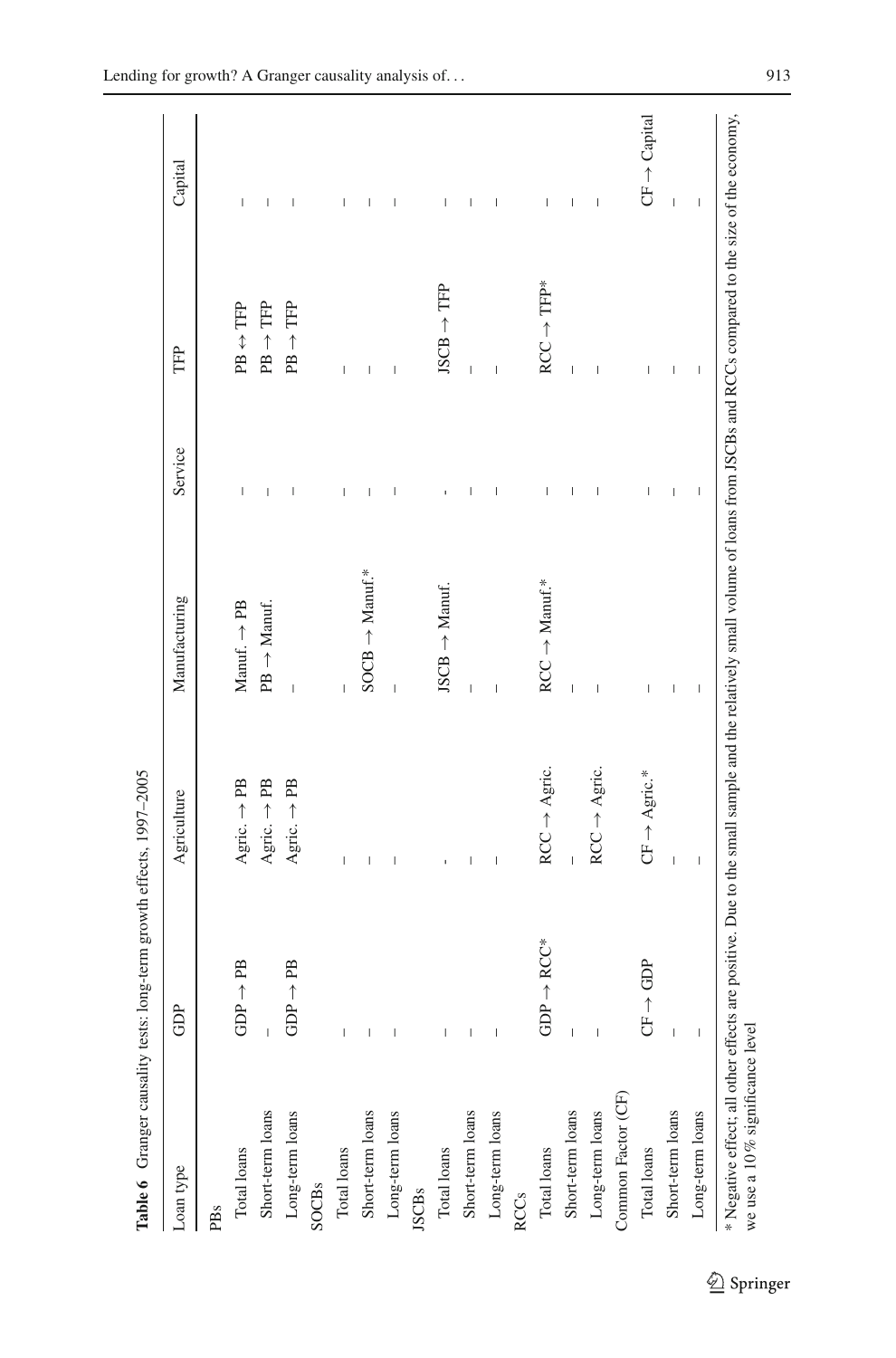growth in GDP, agriculture, and manufacturing. This result holds for both short- and long-term loans.

For SOCBs, the main lenders in China's market for commercial loans, the long-run account seems particularly bleak. Not only do our estimates fail to reveal positive growth effects (and present a negative causal relationship between short-term lending and manufacturing growth), but SOCB lending between 1997 and 2005 also does not follow trends in domestic demand. In fact, SOCB lending appears virtually disconnected from economic realities over this period. Clearly, SOCBs fail to play the role of a strategic lender.

Although JSCB lending loses its positive impact on GDP growth observed in the short-run analysis, total JSCB lending still spurs long-term manufacturing growth and total factor productivity growth, which reinforces the superior lending decisions made by JSCBs relative to those made by SOCBs. This further undermines the developmental view of state banking, asserting that state ownership and political involvement may be better adapted to spur long-term economic development. Lastly, the long-term perspective confirms the difficult position of RCCs, which exert a positive effect on agricultural production but at the expense of manufacturing and TFP growth. These effects are closely associated with the local role of RCCs, limiting their economic activities to relatively confined lending markets, making efficient capital allocation rather difficult.

In the long run, the common factor is the only lending component that Grangercauses GDP growth and capital accumulation. Thus, despite China's highly interventionist approach to financial institutions and domestic lending, by 2005, the only effective means to spur long-term GDP growth are monetary policies and market responses.

In sum, none of the financial institutions had positive effects on GDP growth in the long run. Regarding total lending, policy banks were able to promote total factor productivity growth, JSCB lending had a positive impact on manufacturing and total factor productivity development, and RCCs were able to promote agricultural production, albeit at the cost of slower growth in GDP, manufacturing, and TFP. The largest share of commercial lending conducted by SOCBs remained disconnected from the real economy, and neither spurred nor followed economic growth.

#### **4.4 Robustness checks**

To scrutinize our findings, we have extended our sample period to the end of 2008, which allows the inclusion of additional years covering a major reform package, the incorporation and stock listing of China's SOCBs (see Table [7\)](#page-18-0). This reform was initiated to bring in new minority investors and foreign expertise in an effort to help SOCBs modernize their bank operations and increase profitability. Moreover, the central government sought to reduce arbitrary political intervention at the local level, without losing majority control over financial assets. As a consequence of this partial depoliticization process, the balance sheets of SOCBs improved, as the successful reduction in non-performing loans to  $1\%$  in 2010 confirms (China Banking Regulatory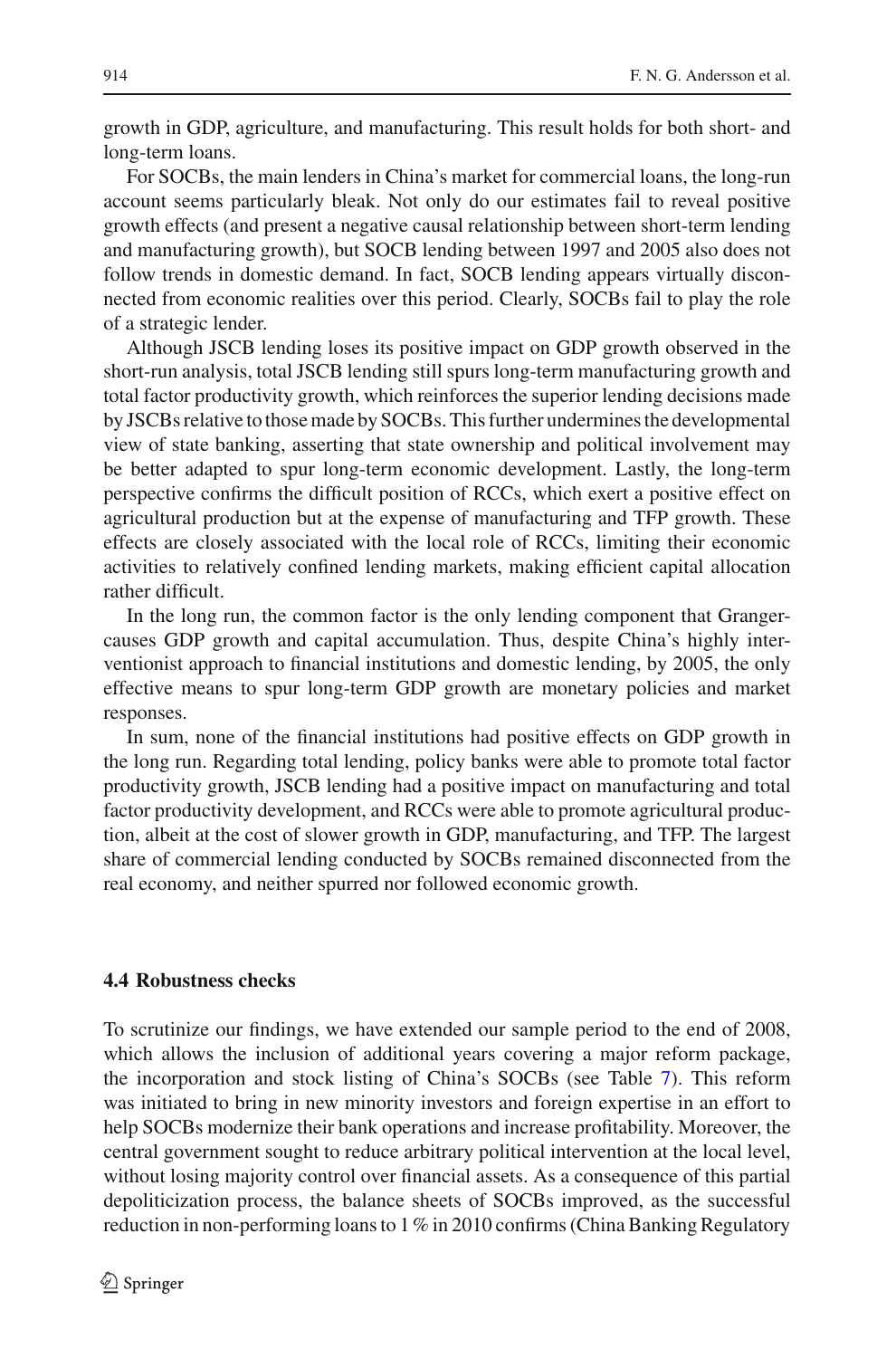| Table 7 Granger causality tests: short- and long-term growth effects of total loans, 1997-2008 |                        |                              |                                                                                                                      |                            |                          |                                |
|------------------------------------------------------------------------------------------------|------------------------|------------------------------|----------------------------------------------------------------------------------------------------------------------|----------------------------|--------------------------|--------------------------------|
| Bank                                                                                           | È<br>$\vec{\sigma}$    | Agriculture                  | Manufacturing                                                                                                        | Service                    | TFP                      | Capital                        |
| Short-term effects                                                                             |                        |                              |                                                                                                                      |                            |                          |                                |
| PBs                                                                                            | $PB \rightarrow GDP$   | Agric. $\rightarrow$ PB      | $PB \rightarrow Mant.$                                                                                               | I                          | $PB \rightarrow TFP$     | I                              |
| <b>SOCBs</b>                                                                                   | $GDP \rightarrow SOCB$ |                              | $SOCB \leftrightarrow Mant.$                                                                                         | $Service \rightarrow SOCB$ | $TFP \rightarrow SOCB$   | SOCB $\leftrightarrow$ Capital |
| <b>JSCBs</b>                                                                                   | $JSCB \rightarrow GDP$ | Agric. $\rightarrow$ JSCB    | $JSCB \rightarrow Mannf$ .                                                                                           | Ī                          | $JSCB \rightarrow TFP$   | $ISCB \rightarrow Capital$     |
| <b>RCCs</b>                                                                                    | $\sum_{i=1}^{n}$<br>₫  | RCC $\leftrightarrow$ Agric. | $RCC \rightarrow Mant.*$                                                                                             | I                          | $RCC \rightarrow TFP*$   |                                |
| Common Factor (CF)                                                                             | <b>CF ↔ GDP</b>        | $CF \rightarrow Agric.$      |                                                                                                                      |                            | CF ↔ TFP                 | Capital $\rightarrow$ CF       |
| Long-term effects                                                                              |                        |                              |                                                                                                                      |                            |                          |                                |
| PBs                                                                                            | $PB \rightarrow GDP$   | Agric. $\rightarrow$ PB      | $PB \rightarrow Mant.$                                                                                               | I                          | $PB \leftrightarrow TFP$ | Capital $\rightarrow$ PB       |
| <b>SOBCs</b>                                                                                   | $\overline{1}$         |                              | $SOCB \rightarrow Mant.*$                                                                                            |                            |                          |                                |
| <b>JSCBs</b>                                                                                   | I                      |                              | $JSCB \rightarrow Mannf$ .                                                                                           |                            | $JSCB \rightarrow TFP$   |                                |
| RCCs                                                                                           | <br>₫                  | $RCC \rightarrow Agric.$     | $RCC \rightarrow Mant.*$                                                                                             | I                          | $RCC \rightarrow TFP*$   |                                |
| Common factor (CF)                                                                             | $GDP \rightarrow CP^*$ | I                            | Manuf. $\rightarrow$ CF*                                                                                             | I                          | 在)← dHI                  | Ï                              |
|                                                                                                |                        |                              | * Negative effect, all other effects are positive. For this relatively longer sample, we use a 5% significance level |                            |                          |                                |

<span id="page-18-0"></span>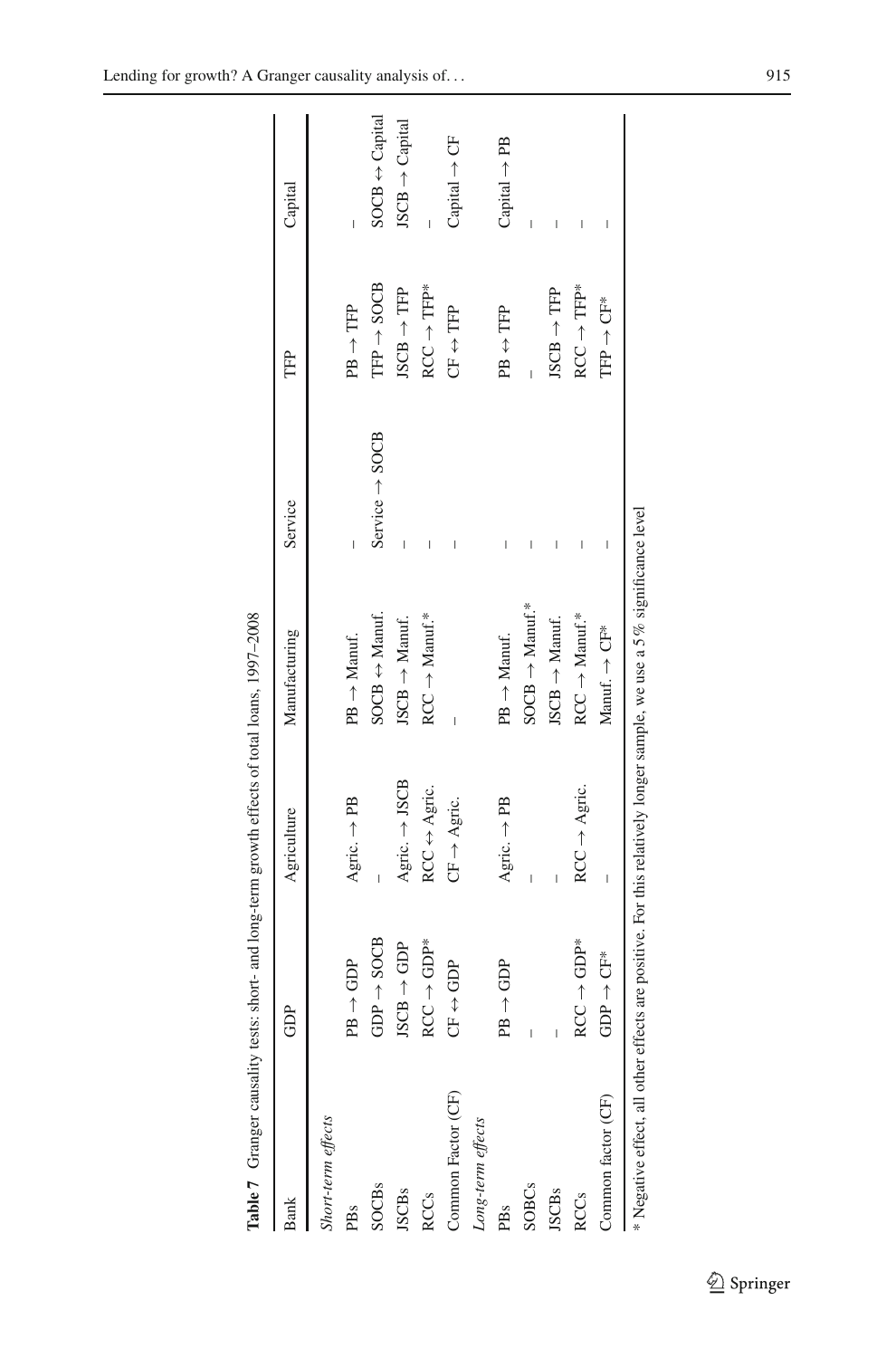Commission 2010). Regrettably, data availability does not allow for an even longer sample.

As expected, the most critical changes are observed for SOCB lending. The completed incorporation and stock listing of SOCBs and concomitant hardening of budget constraints are associated with a closer alignment of bank activities with changes in the real economy. The main difference from the smaller sample is that SOCB lending is Granger-caused by developments in the real economy as measured by GDP, manufacturing production, service production, and TFP. Although SOCBs do not Granger-cause growth, they have begun to respond to economic growth. However, SOCB loans still Granger-cause negative growth effects in the manufacturing sector in the long run. This finding may hint at difficulties in breaking up established patronage and clientelist networks linking the management of state-owned companies, local politicians, and local branches of SOCBs. Clearly, the misallocation of loans in the manufacturing sector could not be stopped by the simple introduction of non-state minority shareholders. Structural break tests reveal a break in 2003Q2, 6 months later than the break in the shorter sample, and into the first year of a more decentralized approach to bank lending. The comparison of parameter estimates for both subsamples (1997Q2–2003Q2 and 2003Q3–2008Q4) shows that growth in the real economy Granger-causes SOCB lending in the second period but not in the first.<sup>[13](#page-19-0)</sup> Apparently, the corporatization, governance, and management reforms applied to SOCBs have successfully led to a closer alignment of lending activities with changes in the real economy. However, to date, SOCB lending does not facilitate or promote economic growth.

For the other organizational forms, our results are largely confirmed. For PBs, the most notable difference from the previous sample is that PB lending Granger-causes not only short-run but also long-run GDP growth. JSCBs have expanded their positive impact on the real economy relative to the impact observed for the shorter sample. Similar to the previous results, JSCB loans positively Granger-cause GDP, manufacturing production, TFP, and capital accumulation in the short run. Unlike the shorter sample, these effects are also sustained in the long run in the case of manufacturing production and TFP growth. As in the case of SOCBs, the structural break tests reveal a significant break at approximately 2003Q2 for the short-run model. A comparison of the two periods' parameter estimates reveals a slightly more significant effect in the second subperiod than in the first.<sup>14</sup> For RCCs, there are no significant structural breaks. The results for the expanded sample confirm those of the smaller sample: RCC lending promotes agricultural growth but has negative effects on the overall economy, possibly through its indirect effects on productivity and resource competition between agricultural and manufacturing firms.

Lastly, the short-run effects of the common factor are consistent with the observations made for our shorter sample. In the long run, however, the common factor now follows rather than promotes growth. Given the high-performance years preceding the 2008 global economic crisis, the monetary policy response was—as our results

<sup>13</sup> Results are available upon request.

<span id="page-19-1"></span><span id="page-19-0"></span><sup>14</sup> Results are available upon request.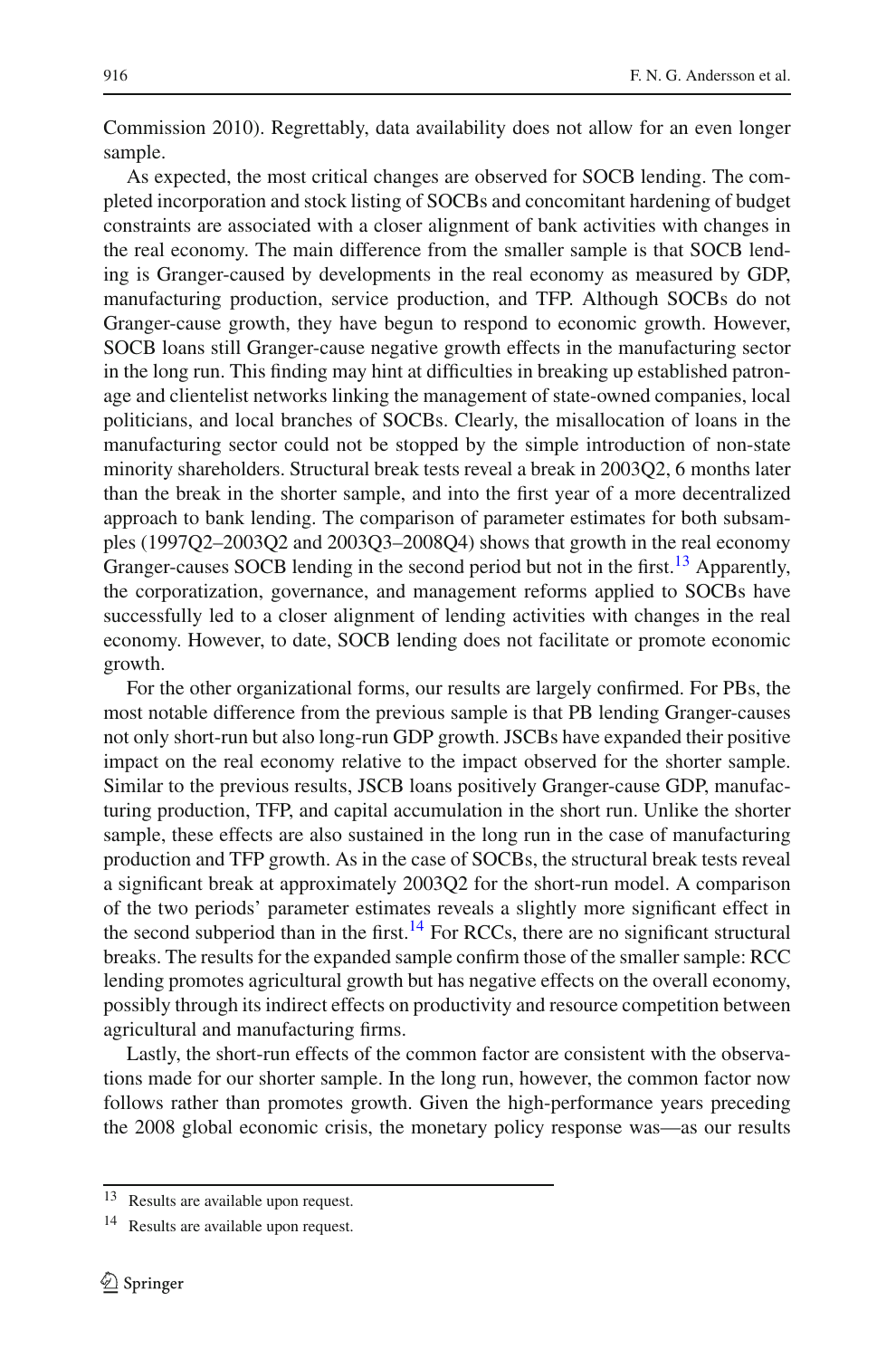show— an effort to avoid an overheating of the economy rather than a tool employed to jump-start domestic growth processes.

## <span id="page-20-0"></span>**5 Conclusions**

The question of whether state-owned banks have a positive role to play in growth promotion and development has fascinated development economists over decades. This study provides new evidence by employing disaggregated lending data to produce a nuanced account of the nature of the finance–growth nexus in China. Using detailed lending data available for the period 1997–2008, Granger causality tests provide empirical insights into the short- and long-run relationship between bank lending and economic growth.

Our analysis shows that bank performance is closely linked to the nature of financial activities in which they are engaged. Between 1997 and 2008, only two types of banks generated positive effects on GDP growth: PB lending spurred GDP growth in the short and long run. Among the commercial lenders, only JSCB lending registered a positive impact on GDP growth. The main commercial lenders, the heavily statecontrolled SOCBs prioritizing lending to China's state-controlled corporate sector, did not contribute to growth. In the long run, SOCB lending slowed manufacturing growth. Clearly, this behavior suggests a crowding-out of credit to China's highly productive small- and medium-sized private and politically unconnected firms [\(Shen et al. 2009](#page-23-8); [Nee and Opper 2012\)](#page-22-4), which reveals standard problems commonly observed for stateown[ed](#page-22-28) [commercial](#page-22-28) [banks](#page-22-28) [following](#page-22-28) [political](#page-22-28) [rather](#page-22-28) [than](#page-22-28) [economic](#page-22-28) [principles](#page-22-28) [\(](#page-22-28)La Porta et al. [2002;](#page-22-28) [Sapienza 2004](#page-23-5)).

Our results suggest several tentative conclusions. We assert that ownership alone is a poor predictor of the economic role state banks can play in fostering economic development. Although PBs and SOCBs were both wholly state-owned banks (until 2005), the difference in the identified finance–growth nexus is striking. Our analysis shows that government-directed policy lending may play a crucial role in infrastructure building and the provision of public goods. Involvement in commercial lending should be avoided, however, as SOCBs lending remained largely disconnected from economic realities and eventually limited economic growth. While our analytical design does not allow for causal inferences, the apparent misallocation of financial resources is most likely associated with the widely reported ad hoc political interference from various stakeholders in support of ailing state-owned companies. This interpretation is also consistent with the superior performance of JSCBs in which the state only holds a minority of shares.

Although China's unique political system does not invite generalizations, our analysis calls for a more nuanced assessment of state banking that considers the distinct institutional and functional features of specific policy and commercial banks. Instead of focusing on simple comparisons between state-owned and private banks, it may be a worthwhile undertaking to generate more evidence on the growth contribution associated with different organizational and functional types of state-owned banks. This not only involves a focus on different lending portfolios associated with distinct banks but also requires closer analysis of the institutional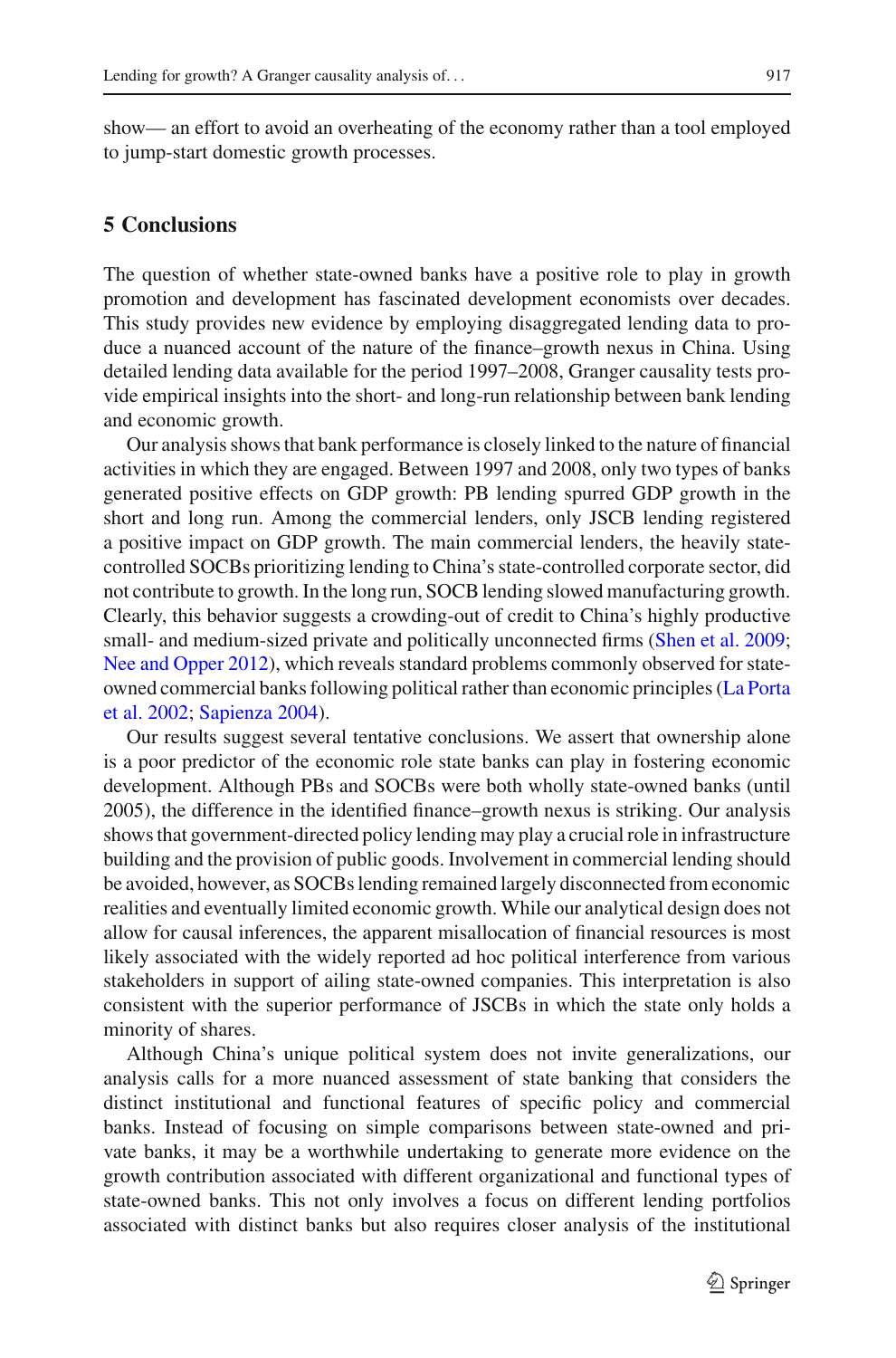embeddedness of state-owned banks and the potential insulation of banks against ad hoc interference from either central or local government representatives. Further research applying a disaggregated approach to lending analysis may provide much needed insights, particularly for developing countries, concerning how to employ state and policy banks to pursue real economic development goals successfully.

**Acknowledgments** The authors would like to thank the editor and the anonymous referee for their helpful comments and suggestions. Sonja Opper acknowledges financial support from the Jan Wallanders and Tom Hedelius Foundation, Fredrik NG Andersson gratefully acknowledges funding from the Swedish Research Council.

**Open Access** This article is distributed under the terms of the Creative Commons Attribution 4.0 International License [\(http://creativecommons.org/licenses/by/4.0/\)](http://creativecommons.org/licenses/by/4.0/), which permits unrestricted use, distribution, and reproduction in any medium, provided you give appropriate credit to the original author(s) and the source, provide a link to the Creative Commons license, and indicate if changes were made.

## **References**

- <span id="page-21-16"></span>Andersson FNG, Edgerton D, Opper S (2013) A matter of time: revisiting growth convergence in China. World Dev 45:239–251
- <span id="page-21-11"></span>Andersson J (2005) Testing for Granger causality in the presence of measurement error. Econ Bull 3(47):1– 13
- <span id="page-21-0"></span>Andrianova S, Demetriades P, Shortland A (2008) Government ownership of banks, institutions, and financial development. J Dev Econ 85:218–252
- <span id="page-21-7"></span>Ariff M, Can L (2008) Cost and profit efficiency of Chinese banks: a non-parametric analysis. China Econ Rev 19:260–273
- <span id="page-21-4"></span>Aziz J, Duenwald CK (2002) Growth-financial intermediation nexus in China. IMF Working Paper No. 02/194. International Monetary Fund, Washington
- <span id="page-21-12"></span>Bai J, Ng S (2004) A PANIC Attack on unit roots and cointegration. Econometrica 72:1127–1177
- <span id="page-21-1"></span>Banerjee AV (2003) Contracting constraints, credit markets and economic development. In: Dewatripont M, Hansen LP, Turnovsky SJ (eds) Adv Econ Econom. Cambridge University Press, Cambridge, pp 1–46
- <span id="page-21-3"></span>Barth JR, Caprio G, Levine R (2004) Bank regulation and supervision: what works best? J Financ Intermed  $13.205 - 248$
- <span id="page-21-14"></span>Bekaert G, Harvey CR, Lundblad C (2011) Financial openness and productivity. World Dev 39:1–19
- <span id="page-21-8"></span>Berger AN, Hasan I, Zhou M (2009) Bank ownership and efficiency in China: what will happen in the world's largest nation? J Bank Financ 33:113–130
- <span id="page-21-13"></span>Bonfiglioli A (2008) Financial integration, productivity and capital accumulation. J Int Econ 76:337–355
- <span id="page-21-5"></span>Boyreau-Debray G (2003) Financial intermediation and growth: Chinese style. Policy research working paper series 3027. Washington: The World Bank
- <span id="page-21-2"></span>Burgess R, Pande R (2005) Do rural banks matter? Evidence from the Indian social banking experiment. Am Econ Rev 95:780–795
- <span id="page-21-15"></span>Cao Y, Qian Y, Weingast BR (1999) From federalism, Chinese style to privatization, Chinese style. Econ Transit 7:103–131
- <span id="page-21-9"></span>Chang TP, Hu JL, Chou RY, Sun L (2012) The sources of bank productivity growth in China during 2002–2009: a disaggregation view. J Bank Financ 36:1997–2006
- <span id="page-21-6"></span>Cheng X, Degryse H (2010) The impact of bank and non-bank financial institutions on local economic growth in China. J Financ Serv Res 37:179–199
- China Banking Regulatory Commission (2009) Annual Report 2009. China Finance Publishing House, Beijing
- China Finance Society. Almanac of China's Finance and Banking, Issues 2006–2009. China Finance Publishing House, Beijing

<span id="page-21-10"></span>Cousin V (2011) Banking in China, 2nd edn. Palgrave Macmillan, New York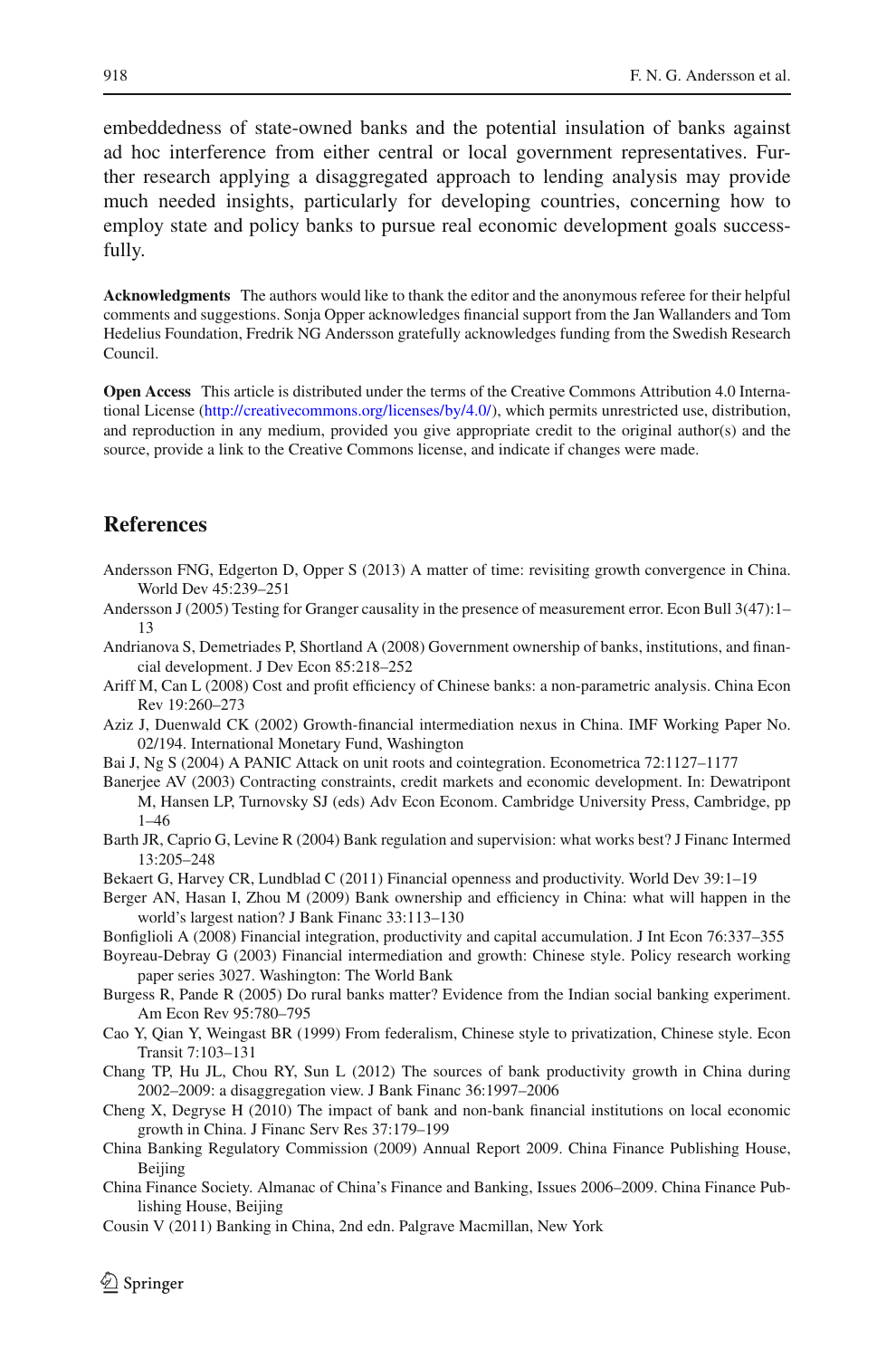- <span id="page-22-14"></span>Cull R, Xu LC (2003) Who gets credit? the behavior of bureaucrats and state banks in allocating credit to Chinese state-owned enterprises. J Dev Econ 71:533–559
- <span id="page-22-25"></span>Dave C, Dressler SJ, Zhang L (2013) The bank lending channel: a FAVAR analysis. J Money Credit Bank 45:1705–1720
- <span id="page-22-22"></span>Demetriades PO, Hussein KA (1996) Does financial development cause economic growth? Time-series evidence from 16 countries. J Dev Econ 51:387–411
- <span id="page-22-1"></span>Demirgüc-Kunt A, Detragiache E (1998) The determinants of banking crises in developing and developed countries. IMF Staff Pap 45:81–109
- <span id="page-22-7"></span>Dewenter K, Malatesta PH (2001) State-owned and privately owned firms: an empirical analysis of profitability, leverage, and labor intensity. Am Econ Rev 91:320–334
- <span id="page-22-27"></span>Easterly W, Levine R (2002) It's not factor accumulation: stylized facts and growth models. In: Loayza N, Soto R, Loayza N, Schmidt-Hebbel K (eds) Economic growth, sources, trends, and cycles. Central Bank of Chile, Santiago, pp 61–114
- Financial Survey and Statistics Department of the Peoples Bank of China (2007) China Financial Statistics: 1949–2005. China Financial Publishing House, Beijing
- <span id="page-22-16"></span>Gao W (2012) Financial development in rural China: with special reference to the reform of the Chinese rural credit cooperative. Economic Science Press, Beijing
- <span id="page-22-12"></span>Garcia-Herrero A, Gavila S, Santabarbara D (2006) China's banking reform: an assessment of its evolution and possible impact. CESifo Econ Stud 52:304–363
- <span id="page-22-13"></span>García-Herrero A, Gavila S, Santabarbara D (2009) What explains the low profitability of Chinese banks? J Bank Financ 33:2080–2092
- <span id="page-22-20"></span>Granger C (1969) Investigating causal relations by econometric models and cross-spectral methods. Econometrica 37:424–438
- <span id="page-22-19"></span>Gries T, Kraft M, Meierrieks D (2009) Linkages between financial deepening, trade openness, and economic development: causality evidence from Sub-Saharan Africa. World Dev 37:1849–1860
- <span id="page-22-24"></span>Gündüz Y, Kaya O (2014) Impacts of the financial crisis on eurozone sovereign CDS spreads. J Int Money Financ 49(Part B):425–442
- <span id="page-22-9"></span>Hao C (2006) Development of financial intermediation and economic growth: the Chinese experience. China Econ Rev 17:347–362
- <span id="page-22-10"></span>Hasan I, Wachtel P, Zhou M (2009) Institutional development, financial deepening and economic growth: evidence from China. J Bank Financ 33:157–170
- <span id="page-22-0"></span>Hausmann R, Rodrik D (2003) Economic development as self-discovery. J Dev Econ 72:603–633
- <span id="page-22-5"></span>Heremans D, Pacces AM (2012) Regulation of banking and financial markets. In: Van den Bergh RJ, Pacces AM (eds) Encyclopedia of law and economics: regulation and economics. Edward Elgar, Cheltenham, pp 558–606
- <span id="page-22-26"></span>Hu Y, Opper S, Wong SML (2006) Political economy of labor retrenchment: evidence based on China's SOEs. China Econ Rev 17:281–299
- <span id="page-22-23"></span>Kamin SB, Rogers JH (2000) Output and the real exchange rate in developing countries: an application to Mexico. J Dev Econ 61:85–109
- <span id="page-22-28"></span>La Porta R, Lopez-de-Silanes F, Shleifer A (2002) Government ownership of banks. J Financ 57:265–301
- <span id="page-22-8"></span>Liang Q, Teng J (2006) Financial development and economic growth: evidence from China. China Econ Rev 17:395–411
- <span id="page-22-15"></span>Lin X, Zhang Y (2009) Bank ownership reform and bank performance in China. J Bank Financ 33:20–29
- <span id="page-22-11"></span>Matthews K, Zhang NX (2010) Bank productivity in China 1997–2007: measurement and convergence. China Econ Rev 21:617–628
- <span id="page-22-2"></span>Micco A, Panizza U (2006) Bank ownership and lending behavior. Econ Lett 93:248–254
- <span id="page-22-6"></span>Morck R, Deniz Yavuz M, Yeung B (2011) Banking system control, capital allocation, and economy performance. J Financ Econ 100:264–283
- <span id="page-22-21"></span>Naka A, Tufte D (1997) Examining impulse response functions in cointegrated systems. Appl Econ 29:1593– 1603
- <span id="page-22-3"></span>Nee V, Opper S (2010) Political capital in a market economy. Soc Forces 88:2105–2133
- <span id="page-22-4"></span>Nee V, Opper S (2012) Capitalism from below: markets and institutional change in China. Harvard University Press, Cambridge
- <span id="page-22-18"></span>OECD (2004) China in the global economy: rural finance and credit infrastructure in China. OECD Publishing, Paris
- <span id="page-22-17"></span>Podpiera R (2006) Progress in China's banking sector reform: has bank behavior changed? IMF working paper No. 06/71. International Monetary Fund, Washington